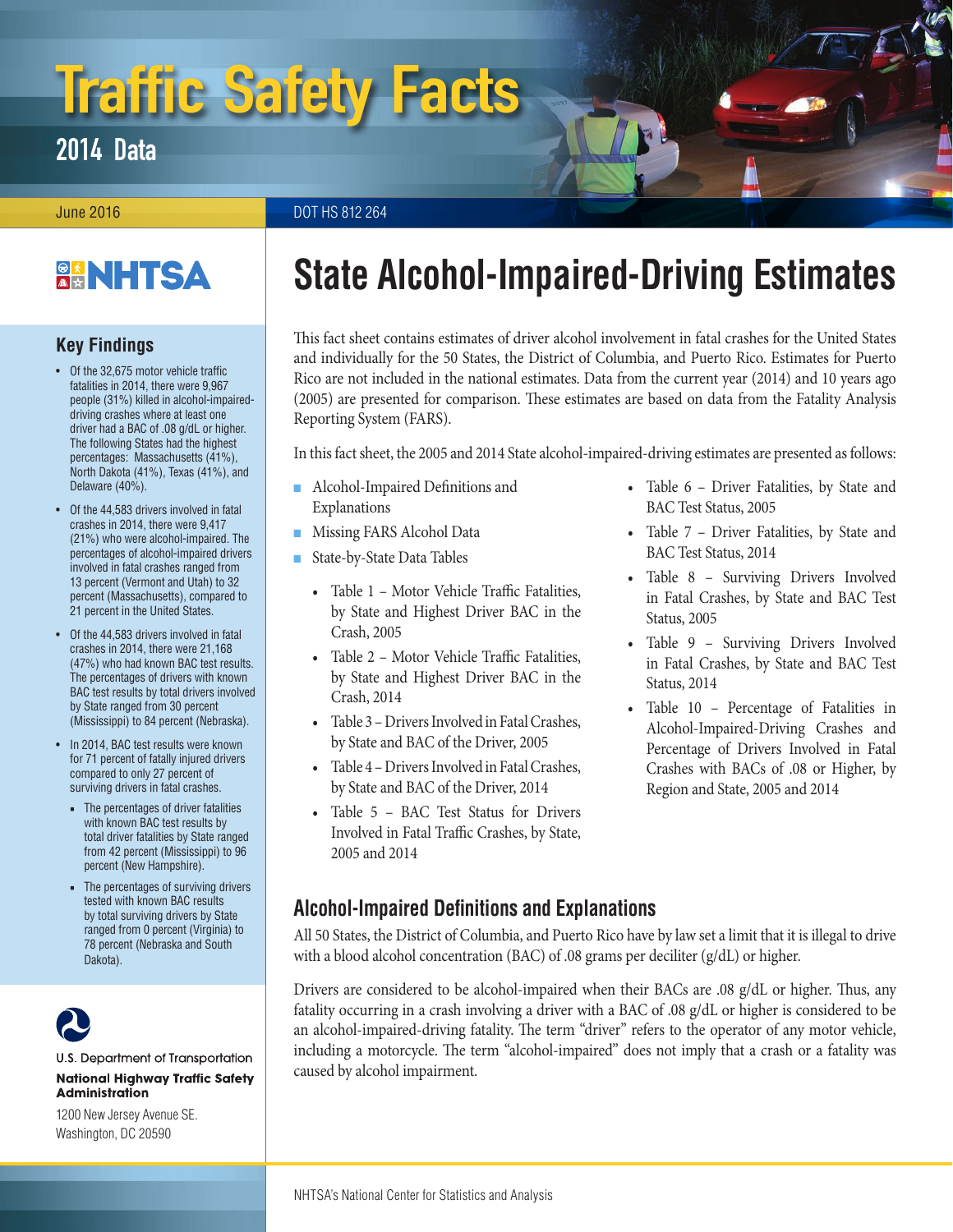Great caution is needed in comparing the levels of alcohol involvement among States. Differences in alcohol involvement can be due to any number of factors not necessarily directly related to a State's alcohol traffic safety program. Factors affecting alcohol involvement in fatal crashes include:

- Population demographics and the economic environment (for example, older drivers and female drivers tend to have lower levels of alcohol involvement, and drivers of older vehicles tend to have higher levels of alcohol involvement), and
- Types of vehicles (for example, motorcycle riders tend to have the highest levels of alcohol involvement followed by drivers of light trucks, and drivers of large trucks tend to have the lowest levels of alcohol involvement).

One of the major differences among States is the wide range of known testing results for drivers involved in fatal traffic crashes. In 2014, State-level percentages of known BACs of drivers involved ranged from a low of 30 percent in Mississippi to a high of 84 percent in Nebraska (Table 5). These testing differences affect the accuracy and reliability of the estimates presented. States with higher percentages of known BACs are more likely to have accurate and precise estimates of fatal crash alcohol involvement.

#### <span id="page-1-0"></span>**Missing FARS Alcohol Data**

BAC test results are not known for all drivers involved in fatal crashes. Missing data can result for a number of reasons; the most frequent is that drivers are not always tested for alcohol. Each State or local jurisdiction has its own guidelines of when to administer BAC tests in fatal crashes.

To address the missing data issue, the National Highway Traffic Safety Administration uses a statistical model called "multiple imputation" to estimate the BAC of the driver at the time of the crash. This statistical model is based on important characteristics of the crash including:

- crash factors (time of day, day of week, type of crash, and location);
- vehicle factors (vehicle type and role in the crash);
- person factors (age, sex, restraint use, and previous driving violations); and
- most important, the subjective assessment of the police officer at the scene of the crash as to whether alcohol was involved.

For more information on multiple imputation, see NHTSA's report, *Transitioning to Multiple Imputation – A New Method to Impute Missing Blood Alcohol Concentration (BAC) values in FARS*  (Report No. DOT HS 809 403, available at [www-nrd.nhtsa.dot.gov/](http://www-nrd.nhtsa.dot.gov/Pubs/809-403.pdf) [Pubs/809-403.pdf\)](http://www-nrd.nhtsa.dot.gov/Pubs/809-403.pdf).

The statistical model was developed at the national level using all available known data and applied to each individual driver with missing or unknown BAC test results.

#### <span id="page-1-1"></span>**State-by-State Data Tables**

Tables 1 through 4 and Table 10 present State-level and national-level estimates; Tables 5 through 9 present State-level and national-level actual counts. Estimates or counts for Puerto Rico are not included in the national estimates or counts. These estimates represent a combination of known BAC results and estimated BACs derived from the multiple imputation model for missing or unknown BAC results.

For Tables 1 through 4, estimates are presented in four BAC categories:

- $\blacksquare$  BAC of .00 g/dL,
- BAC of .01 to .07 g/dL,
- BAC of .08 g/dL or higher (alcohol-impaired), and
- BAC of .01 g/dL or higher.

Tables 1 and 2 present the estimated number of fatalities by highest driver BAC in the crash as well as the estimated number and percentage for each BAC category for 2005 and 2014, respectively, by State.

- Of the 43,510 motor vehicle traffic fatalities in 2005, there were 13,582 people (31%) killed in alcohol-impaired-driving crashes where at least one driver had a BAC of .08 g/dL or higher (Table 1).
- In 2014, motor vehicle traffic fatalities (32,675) and people killed in alcohol-impaired-driving crashes (9,967) were much lower than in 2005, but the percentage of alcohol-impaired-driving fatalities remained the same at 31 percent (Table 2).
- These States had the highest alcohol-impaired-driving fatality percentages in 2014: Massachusetts (41%), North Dakota (41%), Texas (41%), and Delaware (40%).

Tables 3 and 4 present the estimated number of drivers involved in fatal crashes by BAC of the driver as well as the estimated number and percentage for each BAC category for 2005 and 2014, respectively.

- Of the 59,220 drivers involved in fatal crashes in 2005, there were 12,571 (21%) who were alcohol-impaired (Table 3).
- In 2014, the number of drivers involved in fatal crashes (44,483) and the number of drivers who were alcohol-impaired (9,417) were much lower than in 2005, but the percentage of alcoholimpaired drivers remained the same at 21 percent (Table 4).
- The percentages of alcohol-impaired drivers by total drivers involved by State in 2014 ranged from 13 percent (Utah and Vermont) to 32 percent (Massachusetts).

Table 5 presents the number of drivers involved in fatal traffic crashes as well as the number and percentage of drivers tested with known results for 2005 and 2014.

- Of the 59,220 drivers involved in fatal crashes in 2005, there were 26,188 (44%) who had known BAC test results.
- A slightly greater proportion of drivers in fatal crashes had known results in 2014 (47%) compared to 2005 (44%). Of the 44,583 drivers involved in fatal crashes in 2014, there were 21,168 (47%) who had known BAC test results.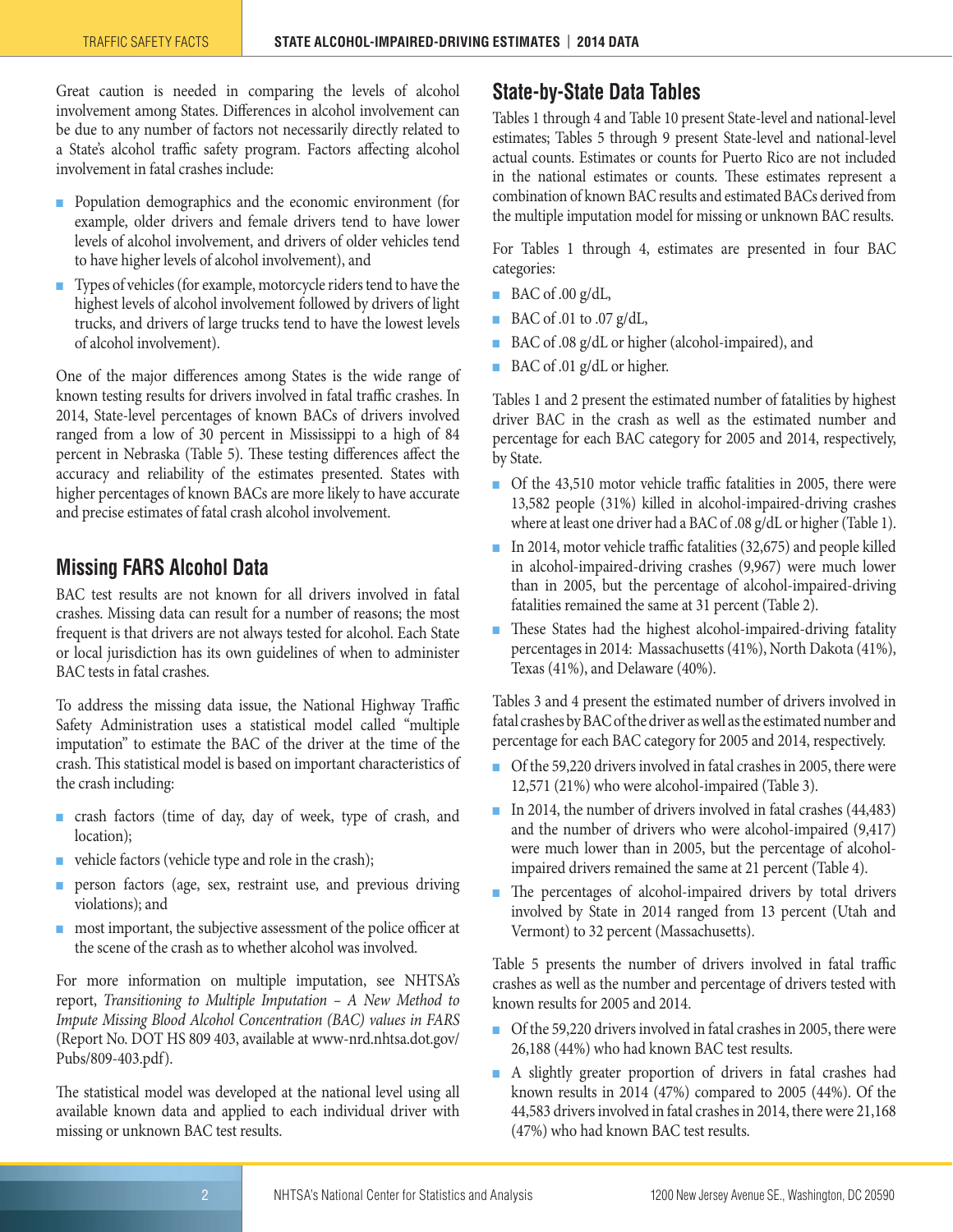■ The percentages of drivers with known BAC test results by total drivers involved by State in 2014 ranged from 30 percent (Mississippi) to 84 percent (Nebraska).

The higher the percentages of drivers with known BAC test results, the more reliable the State estimates.

For Tables 6 through 9, numbers are presented in four BAC test status categories:

- Tested with known results
- Tested with unknown results
- Not tested
- Unknown if tested

Tables 6 and 7 present the number of driver fatalities and their BAC test statuses for 2005 and 2014, respectively.

- Of the 27,491 driver fatalities in 2005, there were 18,773 (68%) who had known BAC test results (Table 6).
- A slightly greater proportion of drivers killed in fatal crashes in 2014 (71%) had known BAC test results compared to 2005 (68%). Of the 20,765 driver fatalities in 2014, there were 14,800 (71%) who had known BAC test results (Table 7).
- The percentages of driver fatalities with known BAC test results by total driver fatalities by State in 2014 ranged from 42 percent (Mississippi) to 96 percent (New Hampshire).

Tables 8 and 9 present the number of drivers involved in fatal crashes and their BAC test statuses for 2005 and 2014, respectively.

The proportion of drivers with known test results is much smaller for drivers who survived than for drivers who did not survive.

- Of the 31,729 surviving drivers involved in fatal crashes in 2005, there were 7,415 (23%) who had known BAC test results (Table 8).
- A slightly greater proportion of surviving drivers in fatal crashes in 2014 (27%) had known BAC tests compared to 2005 (23%). Of the 23,818 surviving drivers involved in fatal crashes in 2014, there were 6,368 (27%) who had known BAC test results (Table 9).
- The percentages of surviving drivers tested with known BAC results by total surviving drivers by State in 2014 ranged from 0 percent (Virginia) to 78 percent (Nebraska and South Dakota).

Table 10 presents the estimated percentages of alcohol-impaireddriving fatalities (same percentages as in Tables 1 and 2) and the estimated percentages of alcohol-impaired drivers involved in fatal crashes (same percentages as in Tables 3 and 4) for 2005 and 2014. The 50 States, the District of Columbia, and Puerto Rico are grouped into different NHTSA regions for this table.

- In 2014, the alcohol-impaired-driving fatality percentages ranged from 20 percent (Vermont) to 41 percent (Massachusetts, North Dakota, and Texas), compared to 31 percent in the United States.
- In 2014, the alcohol-impaired percentages of drivers involved in fatal crashes ranged from 13 percent (Vermont and Utah) to 32 percent (Massachusetts), compared to 21 percent in the United States.

The suggested APA format citation for this document is:

National Center for Statistics and Analysis. (2016, June). *State alcoholimpaired-driving estimates: 2014 data* (Traffic Safety Facts. Report No. DOT HS 812 264). Washington, DC: National Highway Traffic Safety Administration.

#### **For more information:**

Information on traffic fatalities is available from the National Center for Statistics and Analysis (NCSA), NSA-230, 1200 New Jersey Avenue SE., Washington, DC 20590. NCSA can be contacted at 800-934-8517 or by e-mail at ncsaweb@dot.gov. General information on highway traffic safety can be found at [www.nhtsa.gov/NCSA](http://www.nhtsa.gov/NCSA). To report a safety-related problem or to inquire about motor vehicle safety information, contact the Vehicle Safety Hotline at 888-327-4236.

Other fact sheets available from the National Center for Statistics and Analysis are A*lcohol-Impaired Driving, Bicyclists and Other Cyclists, Children, Large Trucks, Motorcycles, Occupant Protection, Older Population, Passenger Vehicles, Pedestrians, Rural/Urban Comparisons, School-Transportation-Related Crashes, Speeding, State Traffic Data, Summary of Motor Vehicle Crashes,*  and *Young Drivers*. Detailed data on motor vehicle traffic crashes are published annually in *Traffic Safety Facts: A Compilation of Motor Vehicle Crash Data from the Fatality Analysis Reporting System and the General Estimates System*. The fact sheets and annual Traffic Safety Facts report can be found at [www-nrd.nhtsa.dot.gov/CATS/index.aspx](http://www-nrd.nhtsa.dot.gov/CATS/index.aspx).



**U.S. Department** of Transportation

**National Highway Traffic Safety Administration**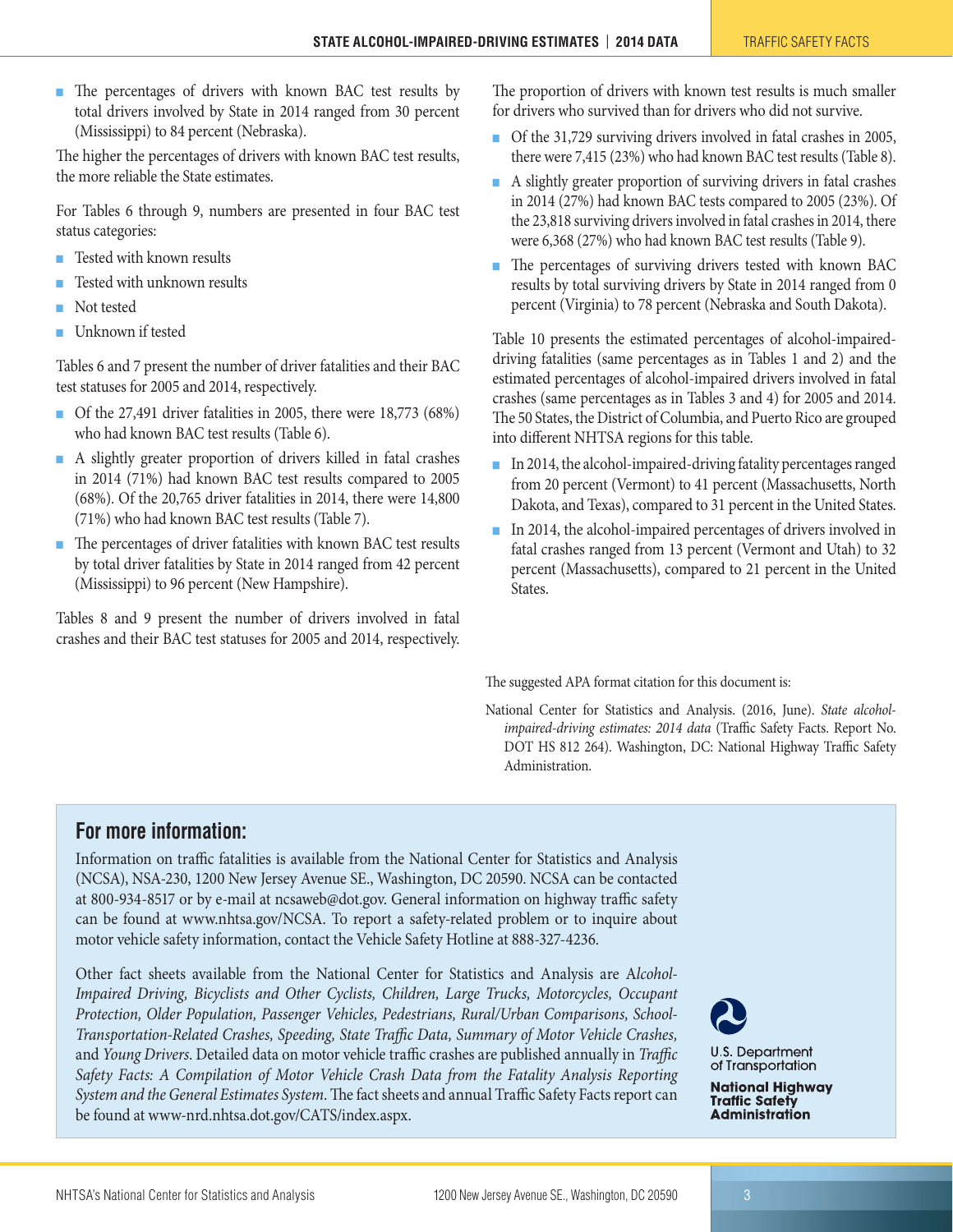#### <span id="page-3-0"></span>Table 1

#### **Motor Vehicle Traffic Fatalities, by State and Highest Driver BAC in the Crash, 2005**

|                             | <b>Total Fatalities*</b> | <b>BAC=.00</b>   |                | $BAC = .01-.07$          |                | $BAC=.08+$       |                | $BAC=.01+$       |                |
|-----------------------------|--------------------------|------------------|----------------|--------------------------|----------------|------------------|----------------|------------------|----------------|
| <b>State</b>                | <b>Number</b>            | <b>Number</b>    | <b>Percent</b> | <b>Number</b>            | <b>Percent</b> | <b>Number</b>    | <b>Percent</b> | <b>Number</b>    | <b>Percent</b> |
| Alabama                     | 1,148                    | 726              | 63%            | 49                       | 4%             | 373              | 33%            | 422              | 37%            |
| Alaska                      | $\overline{73}$          | 40               | 55%            | 4                        | 5%             | $\overline{29}$  | 39%            | $\overline{33}$  | 45%            |
| Arizona                     | 1,179                    | 737              | 63%            | 60                       | 5%             | 375              | 32%            | 435              | 37%            |
| Arkansas                    | 654                      | 445              | 68%            | $\overline{28}$          | 4%             | 180              | 28%            | 208              | 32%            |
| California                  | 4,333                    | 2,783            | 64%            | 246                      | 6%             | 1,298            | 30%            | 1,544            | 36%            |
| Colorado                    | 606                      | 369              | 61%            | $\overline{30}$          | 5%             | 206              | 34%            | 236              | 39%            |
| Connecticut                 | 278                      | 159              | 57%            | $\overline{22}$          | 8%             | 98               | 35%            | 119              | 43%            |
| Delaware                    | 133                      | $\overline{76}$  | 57%            | 6                        | 5%             | $\overline{51}$  | 39%            | $\overline{57}$  | 43%            |
| <b>District of Columbia</b> | 48                       | $\overline{24}$  | 50%            | $\overline{5}$           | 11%            | $\overline{19}$  | 39%            | $\overline{24}$  | 50%            |
| Florida                     | 3,518                    | 2,200            | 63%            | $\overline{204}$         | 6%             | 1,106            | 31%            | 1,311            | 37%            |
| Georgia                     | 1,729                    | 1,216            | 70%            | $\overline{79}$          | 5%             | 433              | 25%            | 512              | 30%            |
| Hawaii                      | 140                      | $\overline{72}$  | 52%            | $\overline{12}$          | 9%             | 54               | 39%            | 67               | 48%            |
| Idaho                       | $\overline{275}$         | 188              | 68%            | $\overline{4}$           | 1%             | $\overline{82}$  | 30%            | 86               | 31%            |
| <b>Illinois</b>             | 1,363                    | 808              | 59%            | $\overline{95}$          | 7%             | 458              | 34%            | 553              | 41%            |
| Indiana                     | 938                      | 630              | 67%            | $\overline{50}$          | 5%             | 254              | 27%            | 305              | 32%            |
| lowa                        | 450                      | 337              | 75%            | $\overline{17}$          | 4%             | 94               | 21%            | 112              | 25%            |
| <b>Kansas</b>               | 428                      | 293              | 68%            | $\overline{34}$          | 8%             | 101              | 24%            | $\overline{135}$ | 32%            |
| Kentucky                    | 985                      | 690              | 70%            | 44                       | 4%             | 249              | 25%            | 293              | 30%            |
| Louisiana                   | 963                      | 563              | 58%            | 66                       | 7%             | 334              | 35%            | 400              | 42%            |
| <b>Maine</b>                | 169                      | 110              | 65%            | 9                        | 5%             | 50               | 30%            | 59               | 35%            |
| Maryland                    | 614                      | 403              | 66%            | 45                       | 7%             | 165              | 27%            | 210              | 34%            |
| Massachusetts               | 441                      | 272              | 62%            | 21                       | 5%             | 148              | 34%            | 170              | 38%            |
| Michigan                    | 1,129                    | 734              | 65%            | 64                       | 6%             | 327              | 29%            | 391              | 35%            |
| Minnesota                   | 559                      | 362              | 65%            | $\overline{30}$          | 5%             | 163              | 29%            | 193              | 34%            |
| Mississippi                 | 931                      | 564              | 61%            | 45                       | 5%             | 322              | 35%            | 367              | 39%            |
| Missouri                    | 1,257                    | 753              | 60%            | 83                       | 7%             | 420              | 33%            | 503              | 40%            |
| <b>Montana</b>              | $\overline{251}$         | 128              | 51%            | 10                       | 4%             | 108              | 43%            | 118              | 47%            |
| Nebraska                    | 276                      | 183              | 66%            | 15                       | 5%             | $\overline{74}$  | 27%            | 88               | 32%            |
| Nevada                      | 427                      | $\overline{273}$ | 64%            | $\overline{18}$          | 4%             | $\overline{135}$ | 32%            | 154              | 36%            |
| New Hampshire               | 166                      | 106              | 64%            | $\overline{5}$           | 3%             | $\overline{54}$  | 33%            | 59               | 36%            |
| <b>New Jersey</b>           | 747                      | 500              | 67%            | 44                       | 6%             | 203              | 27%            | 247              | 33%            |
| New Mexico                  | 488                      | 321              | 66%            | $\overline{17}$          | 3%             | 149              | 31%            | 166              | 34%            |
| <b>New York</b>             | 1,434                    | $\overline{922}$ | 64%            | $\overline{90}$          | 6%             | 417              | 29%            | 507              | 35%            |
| North Carolina              | 1,547                    | 1,051            | 68%            | 63                       | 4%             | 429              | 28%            | 492              | 32%            |
| <b>North Dakota</b>         | 123                      | 64               | 52%            | 12                       | 9%             | 46               | 37%            | $\overline{58}$  | 47%            |
| Ohio                        | 1,321                    | 826              | 63%            | 99                       | 7%             | 395              | 30%            | 493              | 37%            |
| Oklahoma                    | 803                      | 536              | 67%            | $\overline{35}$          | 4%             | 232              | 29%            | 267              | 33%            |
| Oregon                      | 487                      | 329              | 67%            | 31                       | 6%             | 125              | 26%            | 155              | 32%            |
| Pennsylvania                | 1,616                    | 1,013            | 63%            | 74                       | 5%             | 526              | 33%            | 601              | 37%            |
| Rhode Island                | $\overline{87}$          | 43               | 50%            | 10                       | 12%            | $\overline{34}$  | 39%            | 44               | 50%            |
| South Carolina              | 1,094                    | 580              | 53%            | $\overline{78}$          | 7%             | 436              | 40%            | 514              | 47%            |
| South Dakota                | 186                      | 112              | 60%            | 4                        | 2%             | 70               | 37%            | 74               | 40%            |
| <b>Tennessee</b>            | 1,270                    | 824              | 65%            | 68                       | 5%             | 376              | 30%            | 444              | 35%            |
| Texas                       | 3,536                    | 2,005            | 57%            | 205                      | 6%             | 1,320            | 37%            | 1,525            | 43%            |
| <b>Utah</b>                 | 282                      | 244              | 87%            | $\overline{\mathcal{A}}$ | 2%             | 33               | 12%            | 38               | 13%            |
| Vermont                     | 73                       | 43               | 59%            | 1                        | 2%             | 28               | 39%            | $30\,$           | 41%            |
| Virginia                    | 947                      | 604              | 64%            | 62                       | 7%             | 279              | 29%            | 341              | 36%            |
| Washington                  | 649                      | 365              | 56%            | 44                       | 7%             | 238              | 37%            | 282              | 43%            |
| <b>West Virginia</b>        | $\overline{374}$         | 249              | 67%            | $\overline{12}$          | 3%             | 110              | 29%            | 122              | 33%            |
| Wisconsin                   | 815                      | 445              | 55%            | 41                       | 5%             | 322              | 40%            | 363              | 44%            |
| Wyoming                     | 170                      | 105              | 62%            | 10                       | 6%             | 54               | 32%            | 63               | 37%            |
| <b>U.S. Total</b>           | 43,510                   | 27,423           | 63%            | 2,404                    | 6%             | 13,582           | 31%            | 15,985           | 37%            |
| <b>Puerto Rico</b>          | 457                      | 260              | 57%            | $\overline{37}$          | 8%             | 160              | 35%            | 197              | 43%            |
|                             |                          |                  |                |                          |                |                  |                |                  |                |

Source: FARS 2005 Final File.

\*Includes fatalities in crashes in which there was no driver coded.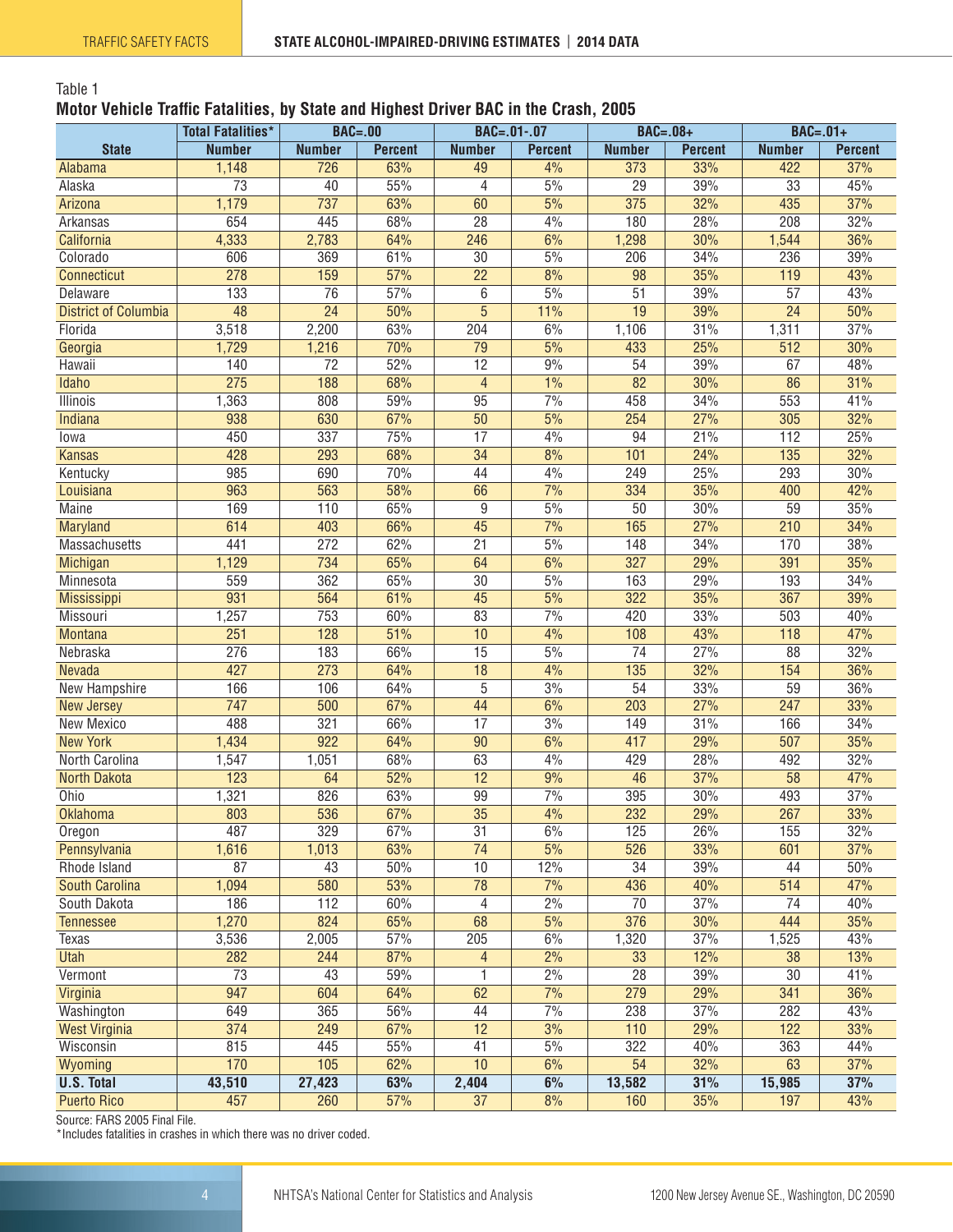#### <span id="page-4-0"></span>Table 2 **Motor Vehicle Traffic Fatalities, by State and Highest Driver BAC in the Crash, 2014**

|                             | <b>Total Fatalities*</b> | $BAC = .00$      |                | BAC=.01-.07      |                   | <b>BAC=.08+</b>  |                |                  | $BAC=.01+$     |  |
|-----------------------------|--------------------------|------------------|----------------|------------------|-------------------|------------------|----------------|------------------|----------------|--|
| <b>State</b>                | <b>Number</b>            | <b>Number</b>    | <b>Percent</b> | <b>Number</b>    | <b>Percent</b>    | <b>Number</b>    | <b>Percent</b> | <b>Number</b>    | <b>Percent</b> |  |
| Alabama                     | 820                      | 508              | 62%            | 48               | 6%                | 264              | 32%            | 312              | 38%            |  |
| Alaska                      | $\overline{73}$          | 45               | 61%            | $\overline{6}$   | 9%                | $\overline{22}$  | 30%            | $\overline{29}$  | 39%            |  |
| Arizona                     | 770                      | 505              | 66%            | $\overline{48}$  | 6%                | 199              | 26%            | 246              | 32%            |  |
| Arkansas                    | 466                      | $\overline{302}$ | 65%            | $\overline{27}$  | 6%                | 135              | 29%            | 162              | 35%            |  |
| California                  | 3,074                    | 2,017            | 66%            | $\overline{171}$ | 6%                | 882              | 29%            | 1,053            | 34%            |  |
| Colorado                    | 488                      | $\overline{300}$ | 62%            | $\overline{26}$  | 5%                | 160              | 33%            | 187              | 38%            |  |
| Connecticut                 | 248                      | $\overline{135}$ | 54%            | 17               | 7%                | $\overline{97}$  | 39%            | $\overline{113}$ | 46%            |  |
| <b>Delaware</b>             | 121                      | $\overline{70}$  | 58%            | $\overline{3}$   | 2%                | 49               | 40%            | 51               | 42%            |  |
| <b>District of Columbia</b> | $\overline{23}$          | 17               | 74%            | $\mathbf{1}$     | 5%                | $\overline{5}$   | 21%            | $6\phantom{1}$   | 26%            |  |
| Florida                     | 2,494                    | 1,686            | 68%            | 122              | 5%                | 685              | 27%            | 807              | 32%            |  |
| Georgia                     | 1,164                    | 834              | 72%            | 47               | 4%                | 278              | 24%            | 326              | 28%            |  |
| Hawaii                      | 95                       | 60               | 63%            | $\overline{3}$   | 3%                | $\overline{32}$  | 34%            | 35               | 37%            |  |
| Idaho                       | 186                      | 125              | 67%            | $\overline{7}$   | 4%                | $\overline{53}$  | 28%            | $\overline{59}$  | 32%            |  |
| Illinois                    | 924                      | 551              | 60%            | 52               | 6%                | 317              | 34%            | 369              | 40%            |  |
| Indiana                     | 746                      | 504              | 68%            | $\overline{34}$  | 5%                | 205              | 27%            | 239              | 32%            |  |
| lowa                        | 321                      | $\overline{214}$ | 67%            | $\overline{12}$  | 4%                | $\overline{93}$  | 29%            | 105              | 33%            |  |
| <b>Kansas</b>               | 385                      | 263              | 68%            | $\overline{18}$  | $\frac{5\%}{10}$  | 103              | 27%            | 121              | 31%            |  |
| Kentucky                    | 672                      | 475              | 71%            | $\overline{26}$  | 4%                | 171              | 25%            | 196              | 29%            |  |
| Louisiana                   | 737                      | 435              | 59%            | $\overline{48}$  | 6%                | 253              | 34%            | 300              | 41%            |  |
| <b>Maine</b>                | 131                      | 81               | 62%            | 6                | 4%                | 44               | 33%            | 49               | 38%            |  |
| Maryland                    | 442                      | 289              | 65%            | $\overline{24}$  | 5%                | 130              | 29%            | 154              | 35%            |  |
| <b>Massachusetts</b>        | 328                      | 169              | 52%            | 21               | 6%                | 133              | 41%            | 154              | 47%            |  |
| Michigan                    | 901                      | 634              | 70%            | $\overline{51}$  | 6%                | 215              | 24%            | 266              | 29%            |  |
| Minnesota                   | 361                      | 239              | 66%            | $\overline{15}$  | 4%                | 106              | 29%            | 121              | 33%            |  |
| Mississippi                 | 607                      | 399              | 66%            | $\overline{29}$  | 5%                | 178              | 29%            | 207              | 34%            |  |
| Missouri                    | 766                      | 515              | 67%            | 46               | 6%                | 204              | 27%            | 249              | 33%            |  |
| <b>Montana</b>              | 192                      | 107              | 56%            | 13               | 7%                | $\overline{73}$  | 38%            | 85               | 44%            |  |
| Nebraska                    | 225                      | 146              | 65%            | $\overline{17}$  | 8%                | 60               | 27%            | $\overline{77}$  | 34%            |  |
| <b>Nevada</b>               | 290                      | 177              | 61%            | $\overline{20}$  | $\frac{70}{6}$    | $\overline{93}$  | 32%            | 112              | 39%            |  |
| New Hampshire               | $\overline{95}$          | 61               | 64%            | 4                | $\frac{5\%}{2\%}$ | $\overline{30}$  | 31%            | 34               | 36%            |  |
| <b>New Jersey</b>           | 556                      | 355              | 64%            | $\overline{38}$  | 7%                | 163              | 29%            | 201              | 36%            |  |
| New Mexico                  | 383                      | 236              | 62%            | $\overline{28}$  | $\frac{70}{6}$    | 116              | 30%            | 144              | 38%            |  |
| <b>New York</b>             | 1,039                    | 659              | 63%            | 62               | 6%                | $\overline{317}$ | 30%            | 379              | 36%            |  |
| North Carolina              | 1,284                    | 856              | 67%            | 49               | 4%                | 378              | 29%            | 427              | 33%            |  |
| <b>North Dakota</b>         | 135                      | 69               | 51%            | 11               | 8%                | 55               | 41%            | 66               | 49%            |  |
| Ohio                        | 1,006                    | 644              | 64%            | 46               | 5%                | 310              | 31%            | 355              | 35%            |  |
| <b>Oklahoma</b>             | 669                      | 488              | 73%            | $\overline{27}$  | 4%                | 154              | 23%            | 181              | 27%            |  |
| Oregon                      | 357                      | 232              | 65%            | 25               | 7%                | 100              | 28%            | 125              | 35%            |  |
| Pennsylvania                | 1,195                    | 799              | 67%            | $\overline{51}$  | 4%                | 345              | 29%            | 396              | 33%            |  |
| Rhode Island                | 52                       | $\overline{34}$  | 65%            | 1                | $1\%$             | $\overline{18}$  | 34%            | 18               | 35%            |  |
| <b>South Carolina</b>       | 824                      | 495              | 60%            | $\overline{51}$  | 6%                | 279              | 34%            | 329              | 40%            |  |
| South Dakota                | 136                      | 83               | 61%            | 7                | 5%                | 46               | 34%            | 52               | 38%            |  |
| <b>Tennessee</b>            | 962                      | 648              | 67%            | 45               | 5%                | 267              | 28%            | 312              | 32%            |  |
| Texas                       | 3,538                    | 1,864            | 53%            | 224              | 6%                | 1,446            | 41%            | 1,671            | 47%            |  |
| <b>Utah</b>                 | 256                      | 193              | 76%            | $\overline{7}$   | 3%                | $\overline{56}$  | 22%            | 63               | 24%            |  |
| Vermont                     | 44                       | 30               | 68%            | $\overline{5}$   | 12%               | 9                | 20%            | 14               | 32%            |  |
| Virginia                    | 703                      | 446              | 63%            | 42               | 6%                | 214              | 30%            | 256              | 36%            |  |
| Washington                  | 462                      | 292              | 63%            | 34               | 7%                | 134              | 29%            | 168              | 36%            |  |
| <b>West Virginia</b>        | 272                      | 174              | 64%            | $\overline{12}$  | 4%                | 84               | 31%            | 96               | 35%            |  |
| Wisconsin                   | 507                      | 303              | 60%            | 37               | 7%                | 166              | 33%            | 202              | 40%            |  |
| Wyoming                     | 150                      | 96               | 64%            | $\overline{5}$   | 3%                | 48               | 32%            | $\overline{53}$  | 36%            |  |
| <b>U.S. Total</b>           | 32,675                   | 20,856           | 64%            | 1,764            | 5%                | 9,967            | 31%            | 11,731           | 36%            |  |
| <b>Puerto Rico</b>          | 304                      | 172              | 56%            | $\overline{38}$  | 13%               | 93               | 31%            | 131              | 43%            |  |

Source: FARS 2014 Annual Report File (ARF).

\*Includes fatalities in crashes in which there was no driver coded.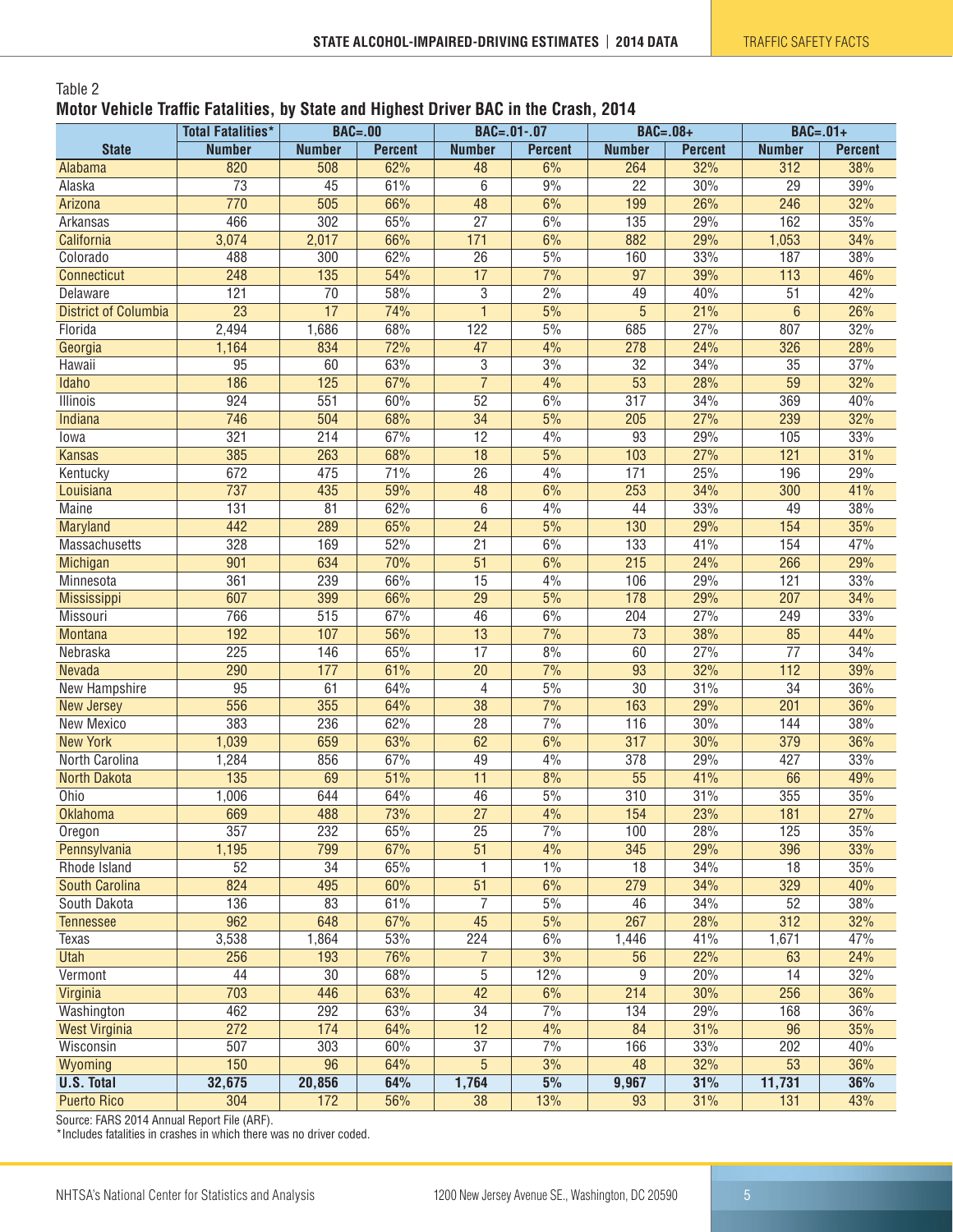#### <span id="page-5-0"></span>Table 3 **Drivers Involved in Fatal Crashes, by State and BAC of the Driver, 2005**

|                             | <b>Total</b>            | $BAC = .00$     |                |                 | $BAC = .01-.07$  | $BAC = .08+$     |                | $BAC = .01+$     |                |
|-----------------------------|-------------------------|-----------------|----------------|-----------------|------------------|------------------|----------------|------------------|----------------|
| <b>State</b>                | <b>Drivers Involved</b> | <b>Number</b>   | <b>Percent</b> | <b>Number</b>   | <b>Percent</b>   | <b>Number</b>    | <b>Percent</b> | <b>Number</b>    | <b>Percent</b> |
| Alabama                     | 1,553                   | 1,170           | 75%            | 50              | 3%               | 333              | 21%            | 383              | 25%            |
| Alaska                      | 103                     | $\overline{75}$ | 72%            | 3               | 3%               | $\overline{26}$  | 25%            | $\overline{28}$  | 28%            |
| Arizona                     | 1,578                   | 1,174           | 74%            | 60              | 4%               | 344              | 22%            | 405              | 26%            |
| Arkansas                    | 891                     | 694             | 78%            | 29              | 3%               | 168              | 19%            | 197              | 22%            |
| California                  | 5,769                   | 4,347           | 75%            | 250             | 4%               | 1,172            | 20%            | 1,422            | 25%            |
| Colorado                    | 847                     | 624             | 74%            | $\overline{29}$ | 3%               | 194              | 23%            | 224              | 26%            |
| <b>Connecticut</b>          | 405                     | 288             | 71%            | $\overline{20}$ | 5%               | 96               | 24%            | 117              | 29%            |
| <b>Delaware</b>             | 190                     | 140             | 74%            | $\overline{7}$  | 4%               | 44               | 23%            | 50               | 26%            |
| <b>District of Columbia</b> | $\overline{57}$         | $\overline{37}$ | 64%            | $\overline{5}$  | 8%               | 16               | 28%            | $\overline{21}$  | 36%            |
| Florida                     | 4,981                   | 3,750           | 75%            | 201             | 4%               | 1,030            | 21%            | 1,231            | 25%            |
| Georgia                     | 2,506                   | 2,025           | 81%            | 78              | 3%               | 403              | 16%            | 482              | 19%            |
| Hawaii                      | 176                     | 114             | 65%            | 12              | 7%               | 50               | 28%            | 62               | 35%            |
| <b>Idaho</b>                | 337                     | 263             | 78%            | 4               | 1%               | $\overline{70}$  | 21%            | $\overline{74}$  | 22%            |
| <b>Illinois</b>             | 1,938                   | 1,432           | 74%            | 88              | 5%               | 418              | 22%            | 506              | 26%            |
| Indiana                     | 1,313                   | 1,029           | 78%            | 49              | 4%               | 235              | 18%            | 285              | 22%            |
| lowa                        | 597                     | 491             | 82%            | 15              | $\overline{3\%}$ | 91               | 15%            | 106              | 18%            |
| <b>Kansas</b>               | 576                     | 446             | 77%            | 32              | 6%               | 98               | 17%            | 130              | 23%            |
| Kentucky                    | 1,317                   | 1,040           | 79%            | 43              | 3%               | 234              | 18%            | 277              | 21%            |
| Louisiana                   | 1,333                   | 962             | 72%            | 64              | 5%               | 307              | 23%            | 371              | 28%            |
| <b>Maine</b>                | 225                     | 171             | 76%            | 8               | 3%               | 46               | 20%            | 54               | 24%            |
| <b>Maryland</b>             | 903                     | 703             | 78%            | 45              | 5%               | 155              | 17%            | 200              | 22%            |
| Massachusetts               | 598                     | 432             | 72%            | $\overline{24}$ | 4%               | 142              | 24%            | 166              | 28%            |
| Michigan                    | 1,620                   | 1,259           | 78%            | 60              | 4%               | 301              | 19%            | 361              | 22%            |
| Minnesota                   | 769                     | 590             | 77%            | $\overline{31}$ | 4%               | 149              | 19%            | 180              | 23%            |
| Mississippi                 | 1,163                   | 820             | 71%            | 44              | 4%               | 300              | 26%            | $\overline{343}$ | 29%            |
| Missouri                    | 1,664                   | 1,195           | 72%            | 81              | 5%               | 389              | 23%            | 470              | 28%            |
| Montana                     | 284                     | 183             | 64%            | 10              | 4%               | 91               | 32%            | 101              | 36%            |
| Nebraska                    | 366                     | 285             | 78%            | 15              | 4%               | 66               | 18%            | 81               | 22%            |
| Nevada                      | 584                     | 438             | 75%            | $\overline{22}$ | 4%               | 124              | 21%            | 146              | 25%            |
| New Hampshire               | 226                     | 172             | 76%            | 5               | 2%               | 49               | 22%            | 54               | 24%            |
| New Jersey                  | 1,054                   | 820             | 78%            | 44              | 4%               | 190              | 18%            | 234              | 22%            |
| New Mexico                  | 582                     | 442             | 76%            | 15              | 3%               | 125              | 22%            | 140              | 24%            |
| <b>New York</b>             | 1,892                   | 1,401           | 74%            | 95              | 5%               | 396              | 21%            | 491              | 26%            |
| North Carolina              | 2,130                   | 1,672           | 79%            | 59              | 3%               | 399              | 19%            | 458              | 21%            |
| <b>North Dakota</b>         | 132                     | 81              | 62%            | $\overline{7}$  | 5%               | 44               | 33%            | $\overline{51}$  | 38%            |
| Ohio                        | 1,940                   | 1,465           | 76%            | 98              | 5%               | $\overline{377}$ | 19%            | 475              | 24%            |
| Oklahoma                    | 1,062                   | 818             | 77%            | 33              | 3%               | 211              | 20%            | 244              | 23%            |
| Oregon                      | 686                     | 537             | 78%            | 30              | 4%               | 120              | 17%            | 149              | 22%            |
| Pennsylvania                | 2,280                   | 1,699           | 75%            | $\overline{77}$ | 3%               | 504              | 22%            | 581              | 25%            |
| Rhode Island                | 113                     | 73              | 64%            | 9               | 8%               | 31               | 28%            | 40               | 36%            |
| South Carolina              | 1,422                   | 947             | 67%            | $\overline{76}$ | 5%               | 399              | 28%            | 475              | 33%            |
| South Dakota                | 225                     | 160             | 71%            | 4               | 2%               | 61               | 27%            | 65               | 29%            |
| <b>Tennessee</b>            | 1,747                   | 1,334           | 76%            | 63              | 4%               | 350              | 20%            | 414              | 24%            |
| Texas                       | 4,774                   | 3,328           | 70%            | 208             | 4%               | 1,239            | 26%            | 1,446            | 30%            |
| <b>Utah</b>                 | 362                     | 327             | 90%            | $\overline{4}$  | 1%               | 31               | 9%             | 35               | 10%            |
| Vermont                     | 102                     | 72              | 70%            | 2               | 2%               | 28               | 27%            | 30               | 30%            |
| Virginia                    | 1,242                   | 921             | 74%            | 59              | 5%               | 262              | 21%            | 321              | 26%            |
| Washington                  | 860                     | 599             | 70%            | 46              | 5%               | 215              | 25%            | 261              | 30%            |
| <b>West Virginia</b>        | 497                     | 382             | 77%            | 12              | 2%               | 103              | 21%            | 115              | 23%            |
| Wisconsin                   | 1,055                   | 722             | 68%            | 37              | 4%               | 296              | 28%            | 333              | 32%            |
| Wyoming                     | 194                     | 133             | 68%            | 9               | 5%               | 52               | 27%            | 61               | 32%            |
| <b>U.S. Total</b>           | 59,220                  | 44,278          | 75%            | 2,371           | 4%               | 12,571           | 21%            | 14,942           | 25%            |
| <b>Puerto Rico</b><br>0005F | 601                     | 405             | 67%            | 44              | 7%               | 152              | 25%            | 196              | 33%            |

Source: FARS 2005 Final File.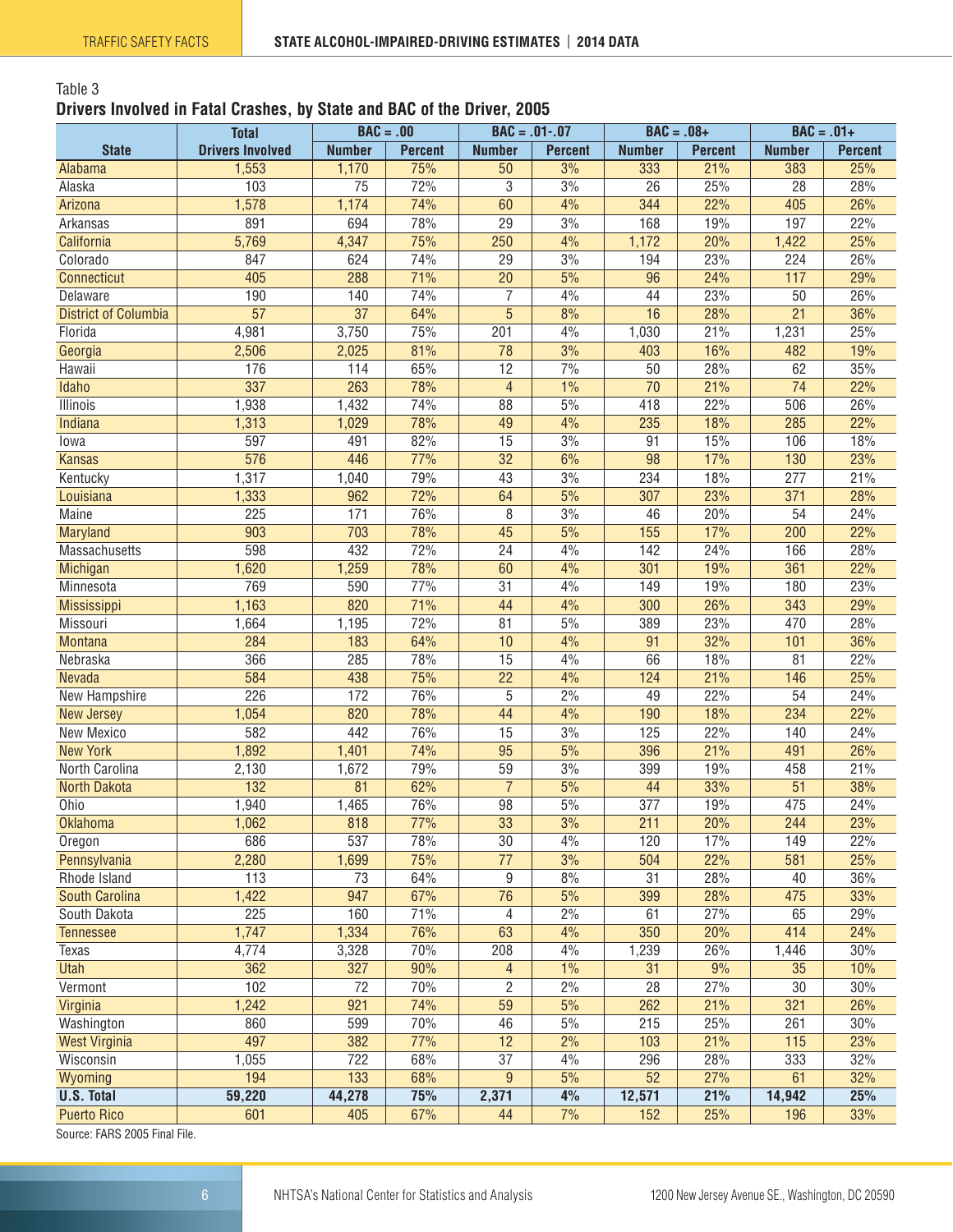#### <span id="page-6-0"></span>Table 4 **Drivers Involved in Fatal Crashes, by State and BAC of the Driver, 2014**

|                                                                                                                   | <b>Total</b>            | $BAC = .00$      |                | $BAC = .01-.07$ |                |                        | $BAC = .08+$   | $BAC = .01+$           |                |
|-------------------------------------------------------------------------------------------------------------------|-------------------------|------------------|----------------|-----------------|----------------|------------------------|----------------|------------------------|----------------|
| <b>State</b>                                                                                                      | <b>Drivers Involved</b> | <b>Number</b>    | <b>Percent</b> | <b>Number</b>   | <b>Percent</b> | <b>Number</b>          | <b>Percent</b> | <b>Number</b>          | <b>Percent</b> |
| Alabama                                                                                                           | 1,055                   | 765              | 72%            | 44              | 4%             | 247                    | 23%            | 290                    | 28%            |
| Alaska                                                                                                            | 101                     | $\overline{75}$  | 74%            | 4               | 4%             | $\overline{22}$        | 22%            | $\overline{26}$        | 26%            |
| Arizona                                                                                                           | 1,021                   | 793              | 78%            | 44              | 4%             | 184                    | 18%            | $\overline{228}$       | 22%            |
| Arkansas                                                                                                          | 665                     | $\overline{507}$ | 76%            | 28              | 4%             | 130                    | 20%            | 158                    | 24%            |
| California                                                                                                        | 4,225                   | 3,223            | 76%            | 177             | 4%             | 825                    | 20%            | 1,002                  | 24%            |
| Colorado                                                                                                          | 684                     | 509              | 74%            | $\overline{25}$ | 4%             | 150                    | 22%            | 175                    | 26%            |
| Connecticut                                                                                                       | 337                     | $\overline{224}$ | 66%            | 18              | 5%             | $\overline{95}$        | 28%            | 113                    | 34%            |
| Delaware                                                                                                          | 161                     | 116              | 72%            | $\overline{4}$  | 2%             | 41                     | 25%            | 45                     | 28%            |
| <b>District of Columbia</b>                                                                                       | $\overline{26}$         | $\overline{20}$  | 77%            | $\mathbf{1}$    | 4%             | $\overline{5}$         | 19%            | $6\phantom{1}6$        | 23%            |
| Florida                                                                                                           | 3,513                   | 2,728            | 78%            | 127             | 4%             | 658                    | 19%            | 785                    | 22%            |
| Georgia                                                                                                           | 1,622                   | 1,304            | 80%            | 47              | 3%             | 271                    | 17%            | 318                    | 20%            |
| Hawaii                                                                                                            | 128                     | 90               | 70%            | 3               | 3%             | 35                     | 27%            | 38                     | 30%            |
| Idaho                                                                                                             | 231                     | 174              | 75%            | $\overline{7}$  | 3%             | $\overline{51}$        | 22%            | $\overline{57}$        | 25%            |
| <b>Illinois</b>                                                                                                   | 1,274                   | 925              | 73%            | $\overline{56}$ | 4%             | 293                    | 23%            | 349                    | 27%            |
| Indiana                                                                                                           | 1,121                   | 888              | 79%            | $\overline{36}$ | 3%             | 197                    | 18%            | 233                    | 21%            |
| lowa                                                                                                              | 431                     | 334              | 77%            | $\overline{12}$ | 3%             | 86                     | 20%            | 98                     | 23%            |
| <b>Kansas</b>                                                                                                     | 514                     | 400              | 78%            | 19              | 4%             | 95                     | 18%            | 114                    | 22%            |
| Kentucky                                                                                                          | 884                     | 701              | 79%            | $\overline{24}$ | 3%             | 159                    | 18%            | 183                    | 21%            |
| Louisiana                                                                                                         | 938                     | 664              | 71%            | $\overline{47}$ | 5%             | 227                    | 24%            | 274                    | 29%            |
| <b>Maine</b>                                                                                                      | 172                     | 127              | 74%            | 6               | 4%             | $\overline{39}$        | 23%            | 45                     | 26%            |
| Maryland                                                                                                          | 643                     | 496              | 77%            | $\overline{25}$ | 4%             | 122                    | 19%            | 147                    | 23%            |
| Massachusetts                                                                                                     | 422                     | 263              | 62%            | $\overline{25}$ | 6%             | 134                    | 32%            | 159                    | 38%            |
| Michigan                                                                                                          | 1,272                   | 1,015            | 80%            | 50              | 4%             | 207                    | 16%            | 257                    | 20%            |
| Minnesota                                                                                                         | 525                     | 416              | 79%            | $\overline{15}$ | 3%             | 94                     | 18%            | 109                    | 21%            |
| Mississippi                                                                                                       | 757                     | 569              | 75%            | $\overline{29}$ | 4%             | 159                    | 21%            | 188                    | 25%            |
| Missouri                                                                                                          | 1,040                   | 792              | 76%            | $\overline{53}$ | 5%             | 195                    | 19%            | 248                    | 24%            |
| Montana                                                                                                           | $\overline{223}$        | 142              | 64%            | 13              | 6%             | 69                     | 31%            | 81                     | 36%            |
| Nebraska                                                                                                          | 305                     | 227              | 74%            | 20              | 7%             | 59                     | 19%            | 79                     | 26%            |
| Nevada                                                                                                            | 404                     | 300              | 74%            | 19              | 5%             | 85                     | 21%            | 105                    | 26%            |
| New Hampshire                                                                                                     | 126                     | 89               | 71%            | 6               | 5%             | $\overline{31}$        | 25%            | $\overline{37}$        | 29%            |
| <b>New Jersey</b>                                                                                                 | 783                     | 584              | 75%            | 42              | 5%             | 158                    | 20%            | 199                    | 25%            |
| New Mexico                                                                                                        | 471                     | 345              | 73%            | 23              | $5\%$          | 103                    | 22%            | 126                    | 27%            |
| <b>New York</b>                                                                                                   | 1,401                   | 1,024            | 73%            | 67              | 5%             | 310                    | 22%            | 377                    | 27%            |
| North Carolina                                                                                                    |                         |                  |                |                 | 3%             |                        |                |                        | 23%            |
|                                                                                                                   | 1,748<br>176            | 1,340            | 77%<br>67%     | 54              |                | 355<br>$\overline{50}$ | 20%            | 409<br>$\overline{58}$ | 33%            |
| <b>North Dakota</b>                                                                                               |                         | 118              |                | $\overline{8}$  | 4%             |                        | 29%            |                        |                |
| Ohio                                                                                                              | 1,416                   | 1,083            | 76%            | 40              | 3%             | 293                    | 21%            | 333                    | 24%            |
| Oklahoma                                                                                                          | 902                     | 738              | 82%            | $\overline{25}$ | 3%             | 139                    | 15%            | 164                    | 18%            |
| Oregon                                                                                                            | 471                     | 358              | 76%            | 23              | 5%             | 90                     | 19%            | 113                    | 24%            |
| Pennsylvania                                                                                                      | 1,660                   | 1,275            | 77%            | 50              | 3%             | 335                    | 20%            | 386                    | 23%            |
| Rhode Island                                                                                                      | 65                      | 46               | 71%            | 1               | 1%             | 18                     | 28%            | 19                     | 29%            |
| <b>South Carolina</b>                                                                                             | 1,092                   | 770              | 71%            | $\overline{54}$ | 5%             | 268                    | 25%            | 322                    | 29%            |
| South Dakota                                                                                                      | 179                     | 130              | 73%            | 5               | 3%             | 44                     | 25%            | 49                     | 27%            |
| <b>Tennessee</b>                                                                                                  | 1,334                   | 1,040            | 78%            | 44              | 3%             | 250                    | 19%            | 294                    | 22%            |
| Texas                                                                                                             | 4,855                   | 3,209            | 66%            | 253             | $5\%$          | 1,393                  | 29%            | 1,646                  | 34%            |
| <b>Utah</b>                                                                                                       | 356                     | 302              | 85%            | $\overline{7}$  | 2%             | 47                     | 13%            | 54                     | 15%            |
| Vermont                                                                                                           | 60                      | 47               | 78%            | 5               | 9%             | 8                      | 13%            | 13                     | 22%            |
| Virginia                                                                                                          | 952                     | 712              | 75%            | 42              | 4%             | 198                    | 21%            | 240                    | 25%            |
| Washington                                                                                                        | 619                     | 461              | 74%            | $\overline{31}$ | $5\%$          | 128                    | 21%            | 158                    | 26%            |
| <b>West Virginia</b>                                                                                              | 346                     | 262              | 76%            | 12              | 4%             | 72                     | 21%            | 84                     | 24%            |
| Wisconsin                                                                                                         | 690                     | 497              | 72%            | 43              | 6%             | 150                    | 22%            | 193                    | 28%            |
| Wyoming                                                                                                           | 187                     | 135              | 72%            | 5               | 3%             | 47                     | 25%            | 52                     | 28%            |
| <b>U.S. Total</b>                                                                                                 | 44,583                  | 33,352           | 75%            | 1,814           | 4%             | 9,417                  | 21%            | 11,231                 | 25%            |
| <b>Puerto Rico</b><br>$C_{\text{out}}$ $\sim$ $C_{\text{A}}$ $D_{\text{C}}$ $D_{\text{A}}$ $A$ $A$ $D_{\text{C}}$ | 384                     | 258              | 67%            | 33              | 9%             | 93                     | 24%            | 126                    | 33%            |

Source: FARS 2014 ARF.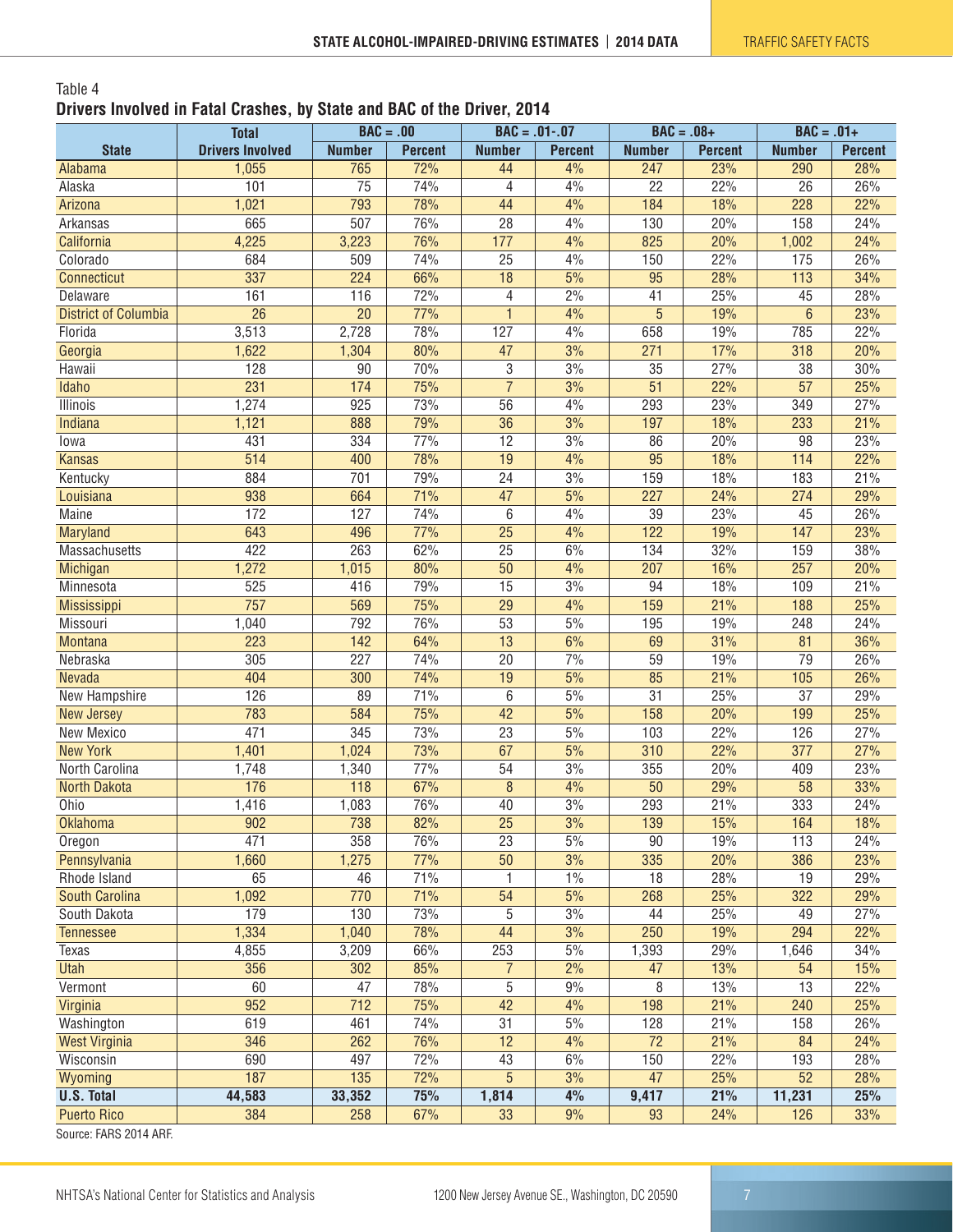#### <span id="page-7-0"></span>Table 5 **BAC Test Status for Drivers Involved in Fatal Traffic Crashes, by State, 2005 and 2014**

|                                                            |                         | 2005                             |                | 2014                 |                  |                                  |  |  |
|------------------------------------------------------------|-------------------------|----------------------------------|----------------|----------------------|------------------|----------------------------------|--|--|
|                                                            | <b>Total</b>            | <b>Tested With Known Results</b> |                | <b>Total Drivers</b> |                  | <b>Tested With Known Results</b> |  |  |
| <b>State</b>                                               | <b>Drivers Involved</b> | <b>Number</b>                    | <b>Percent</b> | <b>Involved</b>      | <b>Number</b>    | <b>Percent</b>                   |  |  |
| Alabama                                                    | 1,553                   | 560                              | 36%            | 1,055                | 505              | 48%                              |  |  |
| Alaska                                                     | 103                     | 62                               | 60%            | 101                  | $\overline{80}$  | 79%                              |  |  |
| Arizona                                                    | 1,578                   | $\overline{373}$                 | 24%            | 1,021                | $\overline{511}$ | 50%                              |  |  |
| Arkansas                                                   | 891                     | 571                              | 64%            | 665                  | 503              | 76%                              |  |  |
| California                                                 | 5,769                   | 2,600                            | 45%            | 4,225                | 1,962            | 46%                              |  |  |
| Colorado                                                   | 847                     | 291                              | 34%            | 684                  | 331              | 48%                              |  |  |
| <b>Connecticut</b>                                         | 405                     | 180                              | 44%            | 337                  | 138              | 41%                              |  |  |
| Delaware                                                   | 190                     | 61                               | 32%            | 161                  | $\overline{77}$  | 48%                              |  |  |
| <b>District of Columbia</b>                                | $\overline{57}$         | $\overline{31}$                  | 54%            | $\overline{26}$      | 16               | 62%                              |  |  |
| Florida                                                    | 4,981                   | 1,744                            | 35%            | 3,513                | 1,220            | 35%                              |  |  |
| Georgia                                                    | 2,506                   | 852                              | 34%            | 1,622                | 668              | 41%                              |  |  |
| Hawaii                                                     | 176                     | 117                              | 66%            | 128                  | $\overline{58}$  | 45%                              |  |  |
| Idaho                                                      | 337                     | 174                              | 52%            | 231                  | 99               | 43%                              |  |  |
| <b>Illinois</b>                                            | 1,938                   | 948                              | 49%            | 1,274                | 651              | 51%                              |  |  |
| Indiana                                                    | 1,313                   | 792                              | 60%            | 1,121                | 666              | 59%                              |  |  |
| lowa                                                       | 597                     | 214                              | 36%            | 431                  | 205              | 48%                              |  |  |
| <b>Kansas</b>                                              | 576                     | 357                              | 62%            | 514                  | 303              | 59%                              |  |  |
| Kentucky                                                   | 1,317                   | 644                              | 49%            | 884                  | 522              | 59%                              |  |  |
| Louisiana                                                  | 1,333                   | 615                              | 46%            | 938                  | 599              | 64%                              |  |  |
| <b>Maine</b>                                               | $\overline{225}$        | 189                              | 84%            | $\overline{172}$     | $\overline{116}$ | 67%                              |  |  |
| Maryland                                                   | $\overline{903}$        | 403                              | 45%            | 643                  | $\overline{249}$ | 39%                              |  |  |
| Massachusetts                                              | 598                     | 160                              | 27%            | 422                  | 136              | 32%                              |  |  |
| Michigan                                                   | 1,620                   | 794                              | 49%            | 1,272                | 642              | 50%                              |  |  |
| Minnesota                                                  | 769                     | 634                              | 82%            | 525                  | 266              | 51%                              |  |  |
| <b>Mississippi</b>                                         | 1,163                   | 434                              | 37%            | 757                  | 226              | 30%                              |  |  |
| Missouri                                                   |                         | 953                              | 57%            |                      | 737              | 71%                              |  |  |
| <b>Montana</b>                                             | 1,664<br>284            | 206                              | 73%            | 1,040<br>223         | 170              | 76%                              |  |  |
|                                                            | 366                     | 276                              | 75%            |                      |                  | 84%                              |  |  |
| Nebraska                                                   | 584                     | 283                              | 48%            | 305<br>404           | 255<br>227       | 56%                              |  |  |
| Nevada                                                     | $\overline{226}$        |                                  | 65%            | 126                  | 104              | 83%                              |  |  |
| New Hampshire                                              |                         | 146                              | 56%            |                      |                  |                                  |  |  |
| <b>New Jersey</b><br><b>New Mexico</b>                     | 1,054                   | 585                              |                | 783                  | $\overline{373}$ | 48%<br>38%                       |  |  |
|                                                            | 582                     | 361                              | 62%            | 471                  | 178              |                                  |  |  |
| <b>New York</b>                                            | 1,892                   | 544                              | 29%            | 1,401                | $\overline{529}$ | 38%                              |  |  |
| North Carolina                                             | 2,130                   | 875                              | 41%            | 1,748                | 795              | 45%                              |  |  |
| <b>North Dakota</b>                                        | 132                     | 88                               | 67%            | 176                  | 104              | 59%                              |  |  |
| Ohio                                                       | 1,940                   | 1,165                            | 60%            | 1,416                | 680              | 48%                              |  |  |
| <b>Oklahoma</b>                                            | 1,062                   | 533                              | 50%            | 902                  | 618              | 69%                              |  |  |
| Oregon                                                     | 686                     | 422                              | 62%            | 471                  | 285              | 61%                              |  |  |
| Pennsylvania                                               | 2,280                   | 1,133                            | 50%            | 1,660                | 720              | 43%                              |  |  |
| Rhode Island                                               | 113                     | 45                               | 40%            | 65                   | $\overline{32}$  | 49%                              |  |  |
| South Carolina                                             | 1,422                   | 524                              | 37%            | 1,092                | 484              | 44%                              |  |  |
| South Dakota                                               | $\overline{225}$        | 156                              | 69%            | 179                  | 142              | 79%                              |  |  |
| <b>Tennessee</b>                                           | 1,747                   | 422                              | 24%            | 1,334                | 661              | 50%                              |  |  |
| <b>Texas</b>                                               | 4,774                   | 1,531                            | 32%            | 4,855                | 1,568            | 32%                              |  |  |
| <b>Utah</b>                                                | 362                     | 159                              | 44%            | 356                  | 195              | 55%                              |  |  |
| Vermont                                                    | 102                     | $\overline{70}$                  | 69%            | 60                   | $\overline{31}$  | 52%                              |  |  |
| Virginia                                                   | 1,242                   | 388                              | 31%            | 952                  | 385              | 40%                              |  |  |
| Washington                                                 | 860                     | 457                              | 53%            | 619                  | 346              | 56%                              |  |  |
| <b>West Virginia</b>                                       | 497                     | 248                              | 50%            | 346                  | 182              | 53%                              |  |  |
| Wisconsin                                                  | 1,055                   | 702                              | 67%            | 690                  | 521              | 76%                              |  |  |
| Wyoming                                                    | 194                     | 116                              | 60%            | 187                  | $\overline{97}$  | 52%                              |  |  |
| <b>U.S. Total</b>                                          | 59,220                  | 26,188                           | 44%            | 44,583               | 21,168           | 47%                              |  |  |
| <b>Puerto Rico</b><br>Course FADO 0005 Final File 0014 ADE | 601                     | 409                              | 68%            | 384                  | 317              | 83%                              |  |  |

Source: FARS 2005 Final File, 2014 ARF.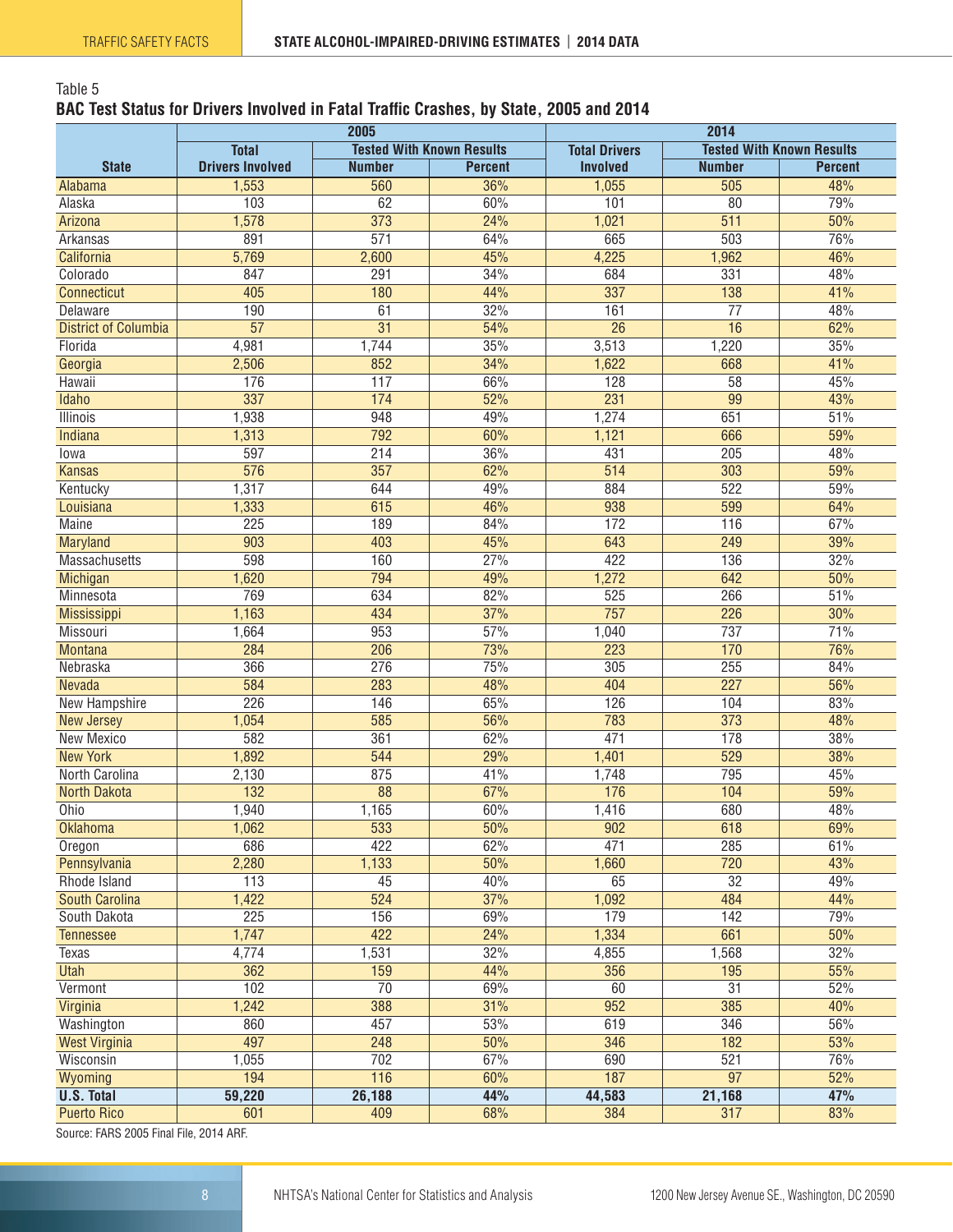#### <span id="page-8-0"></span>Table 6 **Driver Fatalities, by State and BAC Test Status, 2005**

|                             |                          | <b>Tested With</b>   |                | <b>Tested With</b> |                        |                  |                   |                          |                  |
|-----------------------------|--------------------------|----------------------|----------------|--------------------|------------------------|------------------|-------------------|--------------------------|------------------|
|                             | <b>Total</b>             | <b>Known Results</b> |                |                    | <b>Unknown Results</b> |                  | <b>Not Tested</b> | <b>Unknown if Tested</b> |                  |
| <b>State</b>                | <b>Driver Fatalities</b> | <b>Number</b>        | <b>Percent</b> | <b>Number</b>      | <b>Percent</b>         | <b>Number</b>    | <b>Percent</b>    | <b>Number</b>            | <b>Percent</b>   |
| Alabama                     | 795                      | 442                  | 56%            | 99                 | 12%                    | 205              | 26%               | 49                       | 6%               |
| Alaska                      | 46                       | 38                   | 83%            | 0                  | 0%                     | 8                | 17%               | $\theta$                 | 0%               |
| Arizona                     | 650                      | 321                  | 49%            | 63                 | 10%                    | 139              | 21%               | 127                      | 20%              |
| Arkansas                    | 481                      | 366                  | 76%            | 0                  | $0\%$                  | 115              | 24%               | 0                        | 0%               |
| California                  | 2,310                    | 1,951                | 84%            | 156                | 7%                     | $\overline{203}$ | 9%                | $\theta$                 | 0%               |
| Colorado                    | 394                      | 259                  | 66%            | $\overline{76}$    | 19%                    | 58               | 15%               | $\mathbf{1}$             | 0%               |
| Connecticut                 | 180                      | 126                  | 70%            | $\overline{3}$     | 2%                     | $\overline{12}$  | 7%                | $\overline{39}$          | 22%              |
| Delaware                    | $\overline{91}$          | 48                   | 53%            | $\overline{2}$     | 2%                     | 41               | 45%               | 0                        | 0%               |
| <b>District of Columbia</b> | $\overline{19}$          | $\overline{15}$      | 79%            | $\overline{2}$     | 11%                    | $\overline{0}$   | 0%                | $\overline{2}$           | 11%              |
| Florida                     | 2,021                    | 1,250                | 62%            | 80                 | 4%                     | 573              | 28%               | 118                      | 6%               |
| Georgia                     | 1,161                    | 547                  | 47%            | $\overline{91}$    | 8%                     | 523              | 45%               | $\overline{0}$           | 0%               |
| Hawaii                      | $\overline{80}$          | 78                   | 98%            | 1                  | 1%                     | 1                | 1%                | $\mathbf{0}$             | 0%               |
| Idaho                       | 190                      | 128                  | 67%            | $\overline{2}$     | 1%                     | $\overline{58}$  | 31%               | $\overline{2}$           | 1%               |
| Illinois                    | 842                      | 742                  | 88%            | 0                  | 0%                     | $\overline{73}$  | 9%                | $\overline{27}$          | 3%               |
| <b>Indiana</b>              | 663                      | 404                  | 61%            | $\overline{34}$    | 5%                     | 225              | 34%               | $\theta$                 | $0\%$            |
| lowa                        | 306                      | 114                  | 37%            | 5                  | 2%                     | 186              | 61%               | $\mathbf{1}$             | 0%               |
| <b>Kansas</b>               | 301                      | 180                  | 60%            | $\overline{5}$     | 2%                     | 116              | 39%               | $\theta$                 | 0%               |
| Kentucky                    | 692                      | 472                  | 68%            | $\overline{12}$    | 2%                     | $\overline{202}$ | 29%               | 6                        | 1%               |
| Louisiana                   | 620                      | 236                  | 38%            | 237                | 38%                    | 67               | 11%               | 80                       | 13%              |
| <b>Maine</b>                | 109                      | 100                  | 92%            | 0                  | 0%                     | 9                | 8%                | $\mathbf 0$              | 0%               |
| Maryland                    | $\overline{375}$         | 333                  | 89%            | $\overline{9}$     | 2%                     | $\overline{15}$  | 4%                | $\overline{18}$          | 5%               |
| Massachusetts               | 286                      | 158                  | 55%            | $\overline{45}$    | 16%                    | $\overline{34}$  | 12%               | 49                       | 17%              |
| Michigan                    | 709                      | 474                  | 67%            | $\overline{20}$    | 3%                     | 215              | 30%               | $\mathbf{0}$             | 0%               |
| Minnesota                   | 380                      | $\overline{347}$     | 91%            | 1                  | 0%                     | $\overline{18}$  | 5%                | $\overline{14}$          | 4%               |
| <b>Mississippi</b>          | 632                      | 308                  | 49%            | $\pmb{0}$          | 0%                     | 324              | 51%               | $\theta$                 | 0%               |
| Missouri                    | 865                      | 719                  | 83%            | 6                  | 1%                     | $\overline{92}$  | 11%               | 48                       | 6%               |
| <b>Montana</b>              | 163                      | 137                  | 84%            | $\overline{4}$     | 2%                     | $\overline{18}$  | 11%               | $\overline{4}$           | 2%               |
| Nebraska                    | 185                      | 153                  | 83%            | 1                  | 1%                     | $\overline{31}$  | 17%               | $\mathbf{0}$             | 0%               |
| Nevada                      | 262                      | 186                  | 71%            | $\overline{20}$    | 8%                     | $\overline{52}$  | 20%               | $\overline{4}$           | $\frac{2\%}{\ }$ |
| New Hampshire               | 128                      | 115                  | 90%            | 0                  | $0\%$                  | 13               | 10%               | $\mathbf 0$              | 0%               |
| <b>New Jersey</b>           | 427                      | 373                  | 87%            | $\mathbf{0}$       | $0\%$                  | $\overline{53}$  | 12%               | $\mathbf{1}$             | 0%               |
| New Mexico                  | $\overline{277}$         | 255                  | 92%            | 16                 | 6%                     | 6                | 2%                | $\mathbf{0}$             | 0%               |
| <b>New York</b>             | 786                      | 497                  | 63%            | $\overline{4}$     | 1%                     | 34               | 4%                | 251                      | 32%              |
| North Carolina              | 1,012                    | 856                  | 85%            | 153                | 15%                    | 3                | 0%                | 0                        | 0%               |
| <b>North Dakota</b>         | $\overline{86}$          | $\overline{73}$      | 85%            | $\overline{0}$     | 0%                     | 13               | 15%               | $\mathbf{0}$             | 0%               |
| Ohio                        | 916                      | 806                  | 88%            | $\overline{50}$    | 5%                     | 59               | 6%                | $\mathbf{1}$             | 0%               |
| <b>Oklahoma</b>             | 547                      | 443                  | 81%            |                    | 0%                     | 100              | 18%               | $\mathbf{3}$             | 1%               |
| Oregon                      | 316                      | 282                  | 89%            | 12                 | 4%                     | $\overline{12}$  | 4%                | 10                       | 3%               |
| Pennsylvania                | 1,104                    | 884                  | 80%            | $\overline{115}$   | 10%                    | 82               | 7%                | $\overline{23}$          | 2%               |
| Rhode Island                | 49                       | 43                   | 88%            | 1                  | 2%                     | 5                | 10%               | 0                        | 0%               |
| <b>South Carolina</b>       | 720                      | 499                  | 69%            | $\overline{24}$    | 3%                     | 85               | 12%               | 112                      | 16%              |
| South Dakota                | 115                      | 88                   | 77%            | 6                  | 5%                     | $\overline{20}$  | 17%               | 1                        | 1%               |
| <b>Tennessee</b>            | 904                      | 255                  | 28%            | 356                | 39%                    | 293              | 32%               | $\theta$                 | $0\%$            |
| <b>Texas</b>                | 2,107                    | 982                  | 47%            | 113                | 5%                     | 954              | 45%               | 58                       | 3%               |
| <b>Utah</b>                 | 161                      | 86                   | 53%            | 10                 | 6%                     | 65               | 40%               | $\bf{0}$                 | $0\%$            |
| Vermont                     | $\overline{55}$          | 53                   | 96%            | 0                  | 0%                     |                  | 2%                | 1                        | 2%               |
| Virginia                    | 643                      | 387                  | 60%            | $\boldsymbol{0}$   | $0\%$                  | 44               | 7%                | $\overline{212}$         | 33%              |
| Washington                  | 402                      | 370                  | 92%            | 0                  | $0\%$                  | 31               | 8%                | 1                        | $0\%$            |
| <b>West Virginia</b>        | 262                      | 216                  | 82%            | $\overline{7}$     | 3%                     | $\overline{22}$  | 8%                | 17                       | 6%               |
| Wisconsin                   | 548                      | 483                  | 88%            | $\overline{c}$     | $0\%$                  | 57               | 10%               | 6                        | 1%               |
| Wyoming                     | 118                      | $\overline{95}$      | 81%            | $\overline{3}$     | 3%                     | $\overline{20}$  | 17%               | $\mathbf{0}$             | $0\%$            |
| <b>U.S. Total</b>           | 27,491                   | 18,773               | 68%            | 1,847              | 7%                     | 5,585            | 20%               | 1,286                    | 5%               |
| <b>Puerto Rico</b>          | 236                      | 195                  | 83%            | $\overline{4}$     | $2\%$                  | $\overline{37}$  | 16%               | $\mathbf{0}$             | $0\%$            |
| 0.0005E                     |                          |                      |                |                    |                        |                  |                   |                          |                  |

Source: FARS 2005 Final File.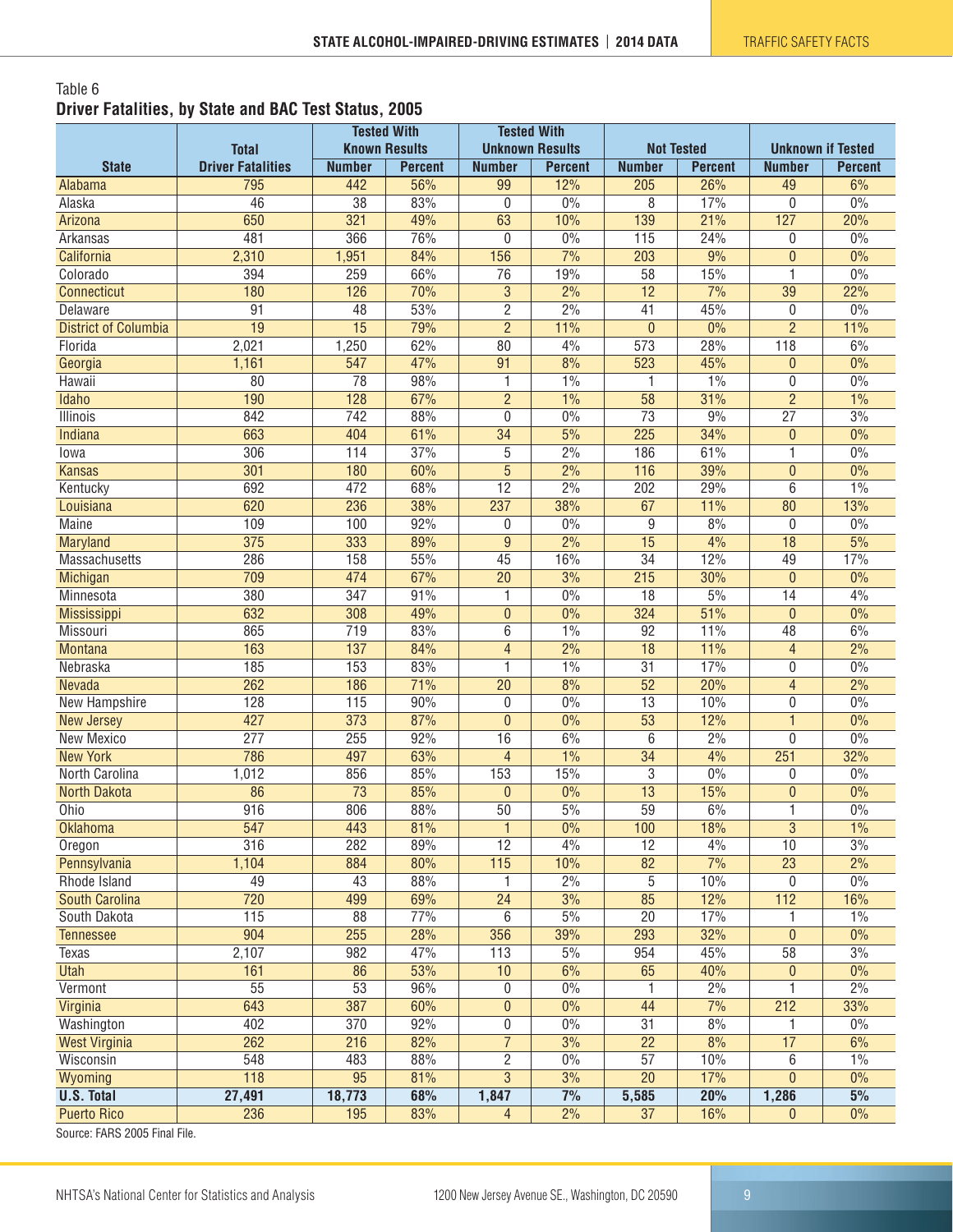#### <span id="page-9-0"></span>Table 7 **Driver Fatalities, by State and BAC Test Status, 2014**

|                                   |                                 | <b>Tested With</b>   |                       | <b>Tested With</b><br><b>Unknown Results</b> |                       |                      |                       |                                 |                      |
|-----------------------------------|---------------------------------|----------------------|-----------------------|----------------------------------------------|-----------------------|----------------------|-----------------------|---------------------------------|----------------------|
|                                   | <b>Total</b>                    | <b>Known Results</b> |                       |                                              |                       | <b>Not Tested</b>    |                       | <b>Unknown if Tested</b>        |                      |
| <b>State</b>                      | <b>Driver Fatalities</b><br>557 | <b>Number</b><br>316 | <b>Percent</b><br>57% | <b>Number</b><br>61                          | <b>Percent</b><br>11% | <b>Number</b><br>180 | <b>Percent</b><br>32% | <b>Number</b><br>$\overline{0}$ | <b>Percent</b><br>0% |
| Alabama<br>Alaska                 | 46                              | 40                   | 87%                   | 1                                            | 2%                    | 3                    | 7%                    | $\overline{c}$                  | 4%                   |
| Arizona                           | 417                             | 336                  | 81%                   | $\mathbf{0}$                                 | 0%                    | $\overline{50}$      | 12%                   | $\overline{31}$                 | 7%                   |
| Arkansas                          | 329                             | 264                  | 80%                   | $\mathbf{0}$                                 | 0%                    | 54                   | 16%                   | $\overline{11}$                 | 3%                   |
| California                        | 1,652                           | 1,296                | 78%                   | 18                                           | 1%                    | 136                  | 8%                    | 202                             | 12%                  |
| Colorado                          | 321                             | 262                  | 82%                   | 7                                            | 2%                    | 52                   | 16%                   | 0                               | 0%                   |
| <b>Connecticut</b>                | 163                             | 96                   | 59%                   | $\overline{2}$                               | 1%                    | $\overline{5}$       | 3%                    | 60                              | 37%                  |
| Delaware                          | 67                              | $\overline{53}$      | 79%                   | 1                                            | 1%                    | $\overline{6}$       | 9%                    | $\overline{7}$                  | 10%                  |
| <b>District of Columbia</b>       | $\overline{12}$                 | $\overline{11}$      | 92%                   | $\mathbf{0}$                                 | 0%                    | $\overline{0}$       | 0%                    | $\mathbf{1}$                    | 8%                   |
| Florida                           | 1,406                           | $\overline{902}$     | 64%                   | 0                                            | 0%                    | 270                  | 19%                   | 234                             | 17%                  |
| Georgia                           | 787                             | 481                  | 61%                   | $\overline{29}$                              | 4%                    | 277                  | 35%                   | $\overline{0}$                  | 0%                   |
| Hawaii                            | $\overline{50}$                 | $\overline{35}$      | 70%                   | 0                                            | 0%                    | 1                    | 2%                    | $\overline{14}$                 | 28%                  |
| Idaho                             | 130                             | $\overline{72}$      | 55%                   | 18                                           | 14%                   | 40                   | 31%                   | $\mathbf{0}$                    | 0%                   |
| Illinois                          | 582                             | 498                  | 86%                   | $\overline{27}$                              | 5%                    | $\overline{52}$      | 9%                    | 5                               | 1%                   |
| <b>Indiana</b>                    | 517                             | 273                  | 53%                   | $\mathbf{0}$                                 | 0%                    | 205                  | 40%                   | 39                              | 8%                   |
| lowa                              | 232                             | 132                  | 57%                   | 0                                            | 0%                    | 99                   | 43%                   | 1                               | 0%                   |
| <b>Kansas</b>                     | 283                             | 181                  | 64%                   | $\overline{0}$                               | $0\%$                 | $\overline{56}$      | 20%                   | 46                              | 16%                  |
| Kentucky                          | 474                             | 352                  | 74%                   | 1                                            | 0%                    | 105                  | 22%                   | $\overline{16}$                 | 3%                   |
| Louisiana                         | 473                             | 300                  | 63%                   | $\overline{7}$                               | $1\%$                 | $\overline{57}$      | 12%                   | 109                             | 23%                  |
| <b>Maine</b>                      | $\overline{95}$                 | $\overline{83}$      | 87%                   | $\overline{3}$                               | 3%                    | $\overline{9}$       | 9%                    | 0                               | 0%                   |
| Maryland                          | 262                             | $\overline{217}$     | 83%                   | $\mathbf{0}$                                 | 0%                    | $\overline{1}$       | 0%                    | 44                              | 17%                  |
| Massachusetts                     | 195                             | 132                  | 68%                   | 1                                            | 1%                    | $\overline{8}$       | 4%                    | 54                              | 28%                  |
| Michigan                          | 556                             | 329                  | 59%                   | 33                                           | 6%                    | 134                  | 24%                   | 60                              | 11%                  |
| Minnesota                         | 248                             | 205                  | 83%                   | $\mathbf{0}$                                 | 0%                    | $\overline{19}$      | 8%                    | $\overline{24}$                 | 10%                  |
| <b>Mississippi</b>                | 400                             | 167                  | 42%                   | 10                                           | 3%                    | 158                  | 40%                   | 65                              | 16%                  |
| Missouri                          | 531                             | 438                  | 82%                   | 1                                            | 0%                    | 92                   | 17%                   | 0                               | 0%                   |
| <b>Montana</b>                    | 139                             | 117                  | 84%                   | 1                                            | 1%                    | $\overline{20}$      | 14%                   | 1                               | 1%                   |
| Nebraska                          | 165                             | 146                  | 88%                   | 0                                            | 0%                    | $\overline{19}$      | 12%                   | $\overline{0}$                  | 0%                   |
| Nevada                            | 158                             | 149                  | 94%                   | $\mathbf{1}$                                 | 1%                    | 6                    | 4%                    | $\overline{2}$                  | 1%                   |
| New Hampshire                     | 67                              | 64                   | 96%                   | 0                                            | 0%                    | 3                    | 4%                    | $\pmb{0}$                       | 0%                   |
| <b>New Jersey</b>                 | 293                             | 243                  | 83%                   | $\overline{3}$                               | 1%                    | 47                   | 16%                   | $\overline{0}$                  | 0%                   |
| New Mexico                        | 214                             | 162                  | 76%                   | 0                                            | 0%                    | $\overline{37}$      | 17%                   | 15                              | 7%                   |
| <b>New York</b>                   | 580                             | 473                  | 82%                   | $\mathbf{0}$                                 | $\overline{0\%}$      | $\overline{5}$       | 1%                    | 102                             | 18%                  |
| North Carolina                    | 846                             | 749                  | 89%                   | 0                                            | 0%                    | $\overline{53}$      | 6%                    | 44                              | 5%                   |
| <b>North Dakota</b>               | $\overline{91}$                 | 80                   | 88%                   | $\overline{0}$                               | 0%                    | $\overline{11}$      | 12%                   | 0                               | 0%                   |
| Ohio                              | 703                             | 587                  | 83%                   | 9                                            | 1%                    | 106                  | 15%                   | 1                               | 0%                   |
| <b>Oklahoma</b>                   | 466                             | 415                  | 89%                   | $\pmb{0}$                                    | $0\%$                 | $\overline{51}$      | 11%                   | $\pmb{0}$                       | $0\%$                |
| Oregon                            | 226                             | 195                  | 86%                   | 0                                            | 0%                    | $\overline{24}$      | 11%                   | 7                               | 3%                   |
| Pennsylvania                      | 811                             | 570                  | 70%                   | 135                                          | 17%                   | 91                   | 11%                   | 15                              | 2%                   |
| Rhode Island                      | $\overline{34}$                 | $\overline{28}$      | 82%                   | 0                                            | $0\%$                 | 6                    | 18%                   | 0                               | $0\%$                |
| <b>South Carolina</b>             | 532                             | 430                  | 81%                   | $\overline{4}$                               | 1%                    | 64                   | 12%                   | $\overline{34}$                 | 6%                   |
| South Dakota                      | $\overline{97}$                 | $\overline{78}$      | 80%                   | 5                                            | 5%                    | $\overline{13}$      | 13%                   | 1                               | 1%                   |
| <b>Tennessee</b>                  | 686                             | 367                  | 53%                   | $\overline{5}$                               | $1\%$                 | 298                  | 43%                   | 16                              | 2%                   |
| Texas                             | 2,273                           | 1,183                | 52%                   | $\overline{2}$                               | 0%                    | 949                  | 42%                   | 139                             | 6%                   |
| <b>Utah</b>                       | 157                             | 109                  | 69%                   | $\overline{2}$                               | 1%                    | 46                   | 29%                   | $\pmb{0}$                       | 0%                   |
| Vermont                           | $\overline{32}$<br>482          | $\overline{21}$      | 66%                   | $\overline{0}$                               | 0%                    | $\overline{11}$      | 34%<br>4%             | 0                               | $0\%$                |
| Virginia                          |                                 | 384                  | 80%                   | $\mathbf{1}$                                 | $0\%$                 | 19                   |                       | 78                              | 16%                  |
| Washington                        | 289                             | 238                  | 82%                   | 0                                            | 0%                    | 49<br>$\overline{7}$ | 17%                   | $\overline{c}$                  | 1%                   |
| <b>West Virginia</b><br>Wisconsin | 188<br>350                      | 167<br>307           | 89%<br>88%            | $\overline{7}$<br>5                          | 4%<br>1%              | $\overline{32}$      | 4%<br>9%              | $\overline{7}$                  | 4%<br>2%             |
|                                   | 101                             | 67                   | 66%                   | $\overline{0}$                               | $0\%$                 | $\overline{32}$      | 32%                   | 6<br>$\overline{2}$             | 2%                   |
| Wyoming<br><b>U.S. Total</b>      | 20,765                          | 14,800               | 71%                   | 400                                          | 2%                    | 4,068                | 20%                   | 1,497                           | 7%                   |
| <b>Puerto Rico</b>                | 151                             | 151                  | 100%                  | $\theta$                                     | $0\%$                 | $\overline{0}$       | $0\%$                 | $\bf{0}$                        | $0\%$                |
| $C0$ urea: $FADC-0014ABF$         |                                 |                      |                       |                                              |                       |                      |                       |                                 |                      |

Source: FARS 2014 ARF.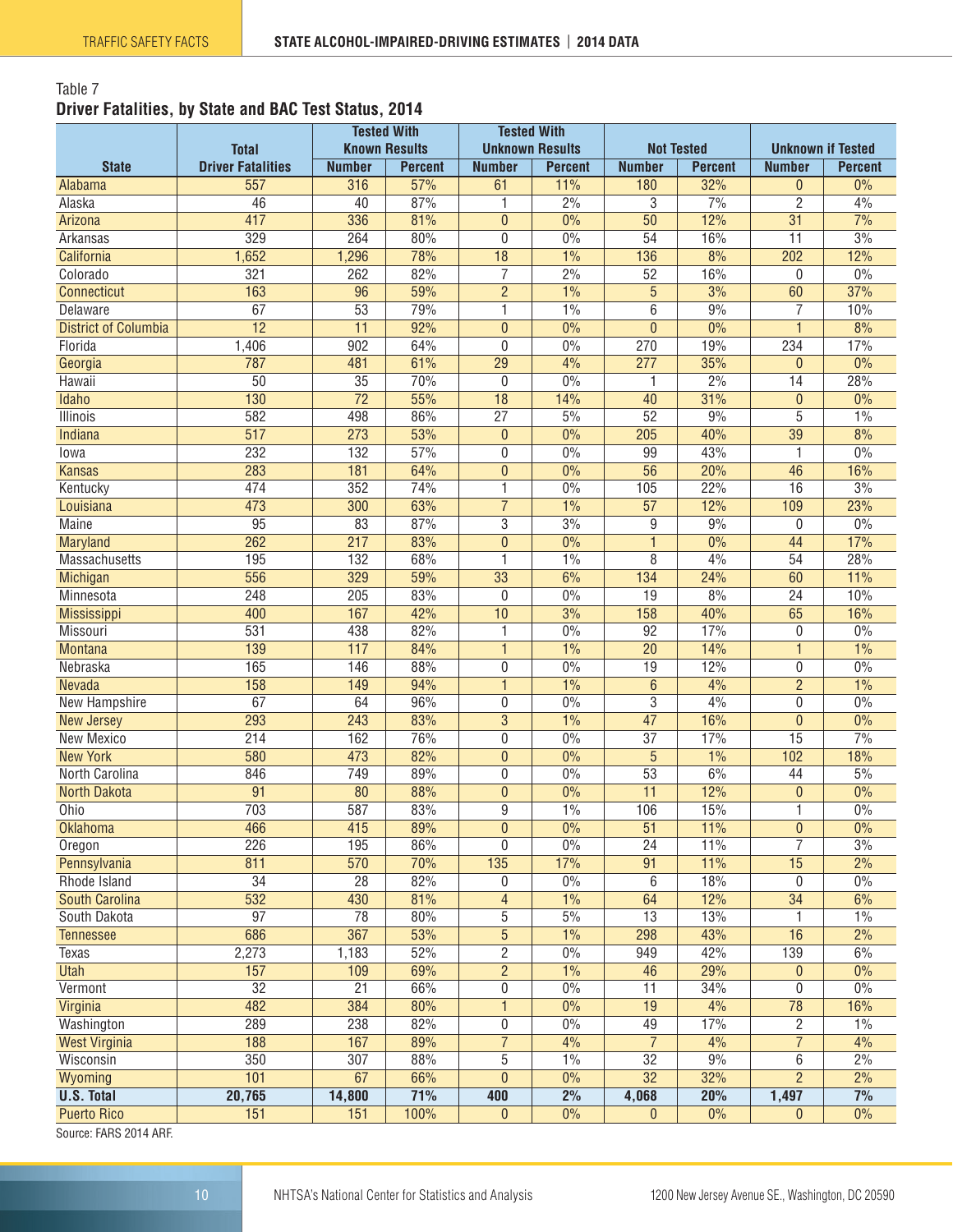#### <span id="page-10-0"></span>Table 8 **Surviving Drivers Involved in Fatal Crashes, by State and BAC Test Status, 2005**

|                              | <b>Total</b>             | <b>Tested With Known</b><br><b>Results</b> |                               | <b>Tested With Unknown</b><br><b>Results</b> |                  | <b>Not Tested</b> |                | <b>Unknown if Tested</b> |                |
|------------------------------|--------------------------|--------------------------------------------|-------------------------------|----------------------------------------------|------------------|-------------------|----------------|--------------------------|----------------|
| <b>State</b>                 | <b>Surviving Drivers</b> | <b>Number</b>                              | <b>Percent</b>                | <b>Number</b>                                | <b>Percent</b>   | <b>Number</b>     | <b>Percent</b> | <b>Number</b>            | <b>Percent</b> |
| Alabama                      | 758                      | 118                                        | 16%                           | 145                                          | 19%              | 431               | 57%            | 64                       | 8%             |
| Alaska                       | $\overline{57}$          | 24                                         | 42%                           | 2                                            | 4%               | 31                | 54%            | 0                        | 0%             |
| Arizona                      | $\overline{928}$         | $\overline{52}$                            | 6%                            | $\overline{58}$                              | 6%               | 638               | 69%            | 180                      | 19%            |
| Arkansas                     | 410                      | 205                                        | 50%                           | 0                                            | 0%               | 205               | 50%            | 0                        | 0%             |
| California                   | 3,459                    | 649                                        | 19%                           | 100                                          | 3%               | 2,664             | 77%            | 46                       | 1%             |
| Colorado                     | 453                      | $\overline{32}$                            | 7%                            | 104                                          | 23%              | 306               | 68%            | $\overline{11}$          | 2%             |
| <b>Connecticut</b>           | 225                      | 54                                         | 24%                           | 10                                           | 4%               | 114               | 51%            | 47                       | 21%            |
| Delaware                     | 99                       | $\overline{13}$                            | 13%                           | 1                                            | 1%               | 83                | 84%            | $\overline{2}$           | 2%             |
| <b>District of Columbia</b>  | $\overline{38}$          | $\overline{16}$                            | 42%                           | $\overline{0}$                               | 0%               | 10                | 26%            | $\overline{12}$          | 32%            |
| Florida                      | 2,960                    | 494                                        | 17%                           | 100                                          | 3%               | 2,174             | 73%            | 192                      | 6%             |
| Georgia                      | 1,345                    | 305                                        | 23%                           | 60                                           | 4%               | 978               | 73%            | $\overline{2}$           | 0%             |
| Hawaii                       | 96                       | $\overline{39}$                            | 41%                           | 1                                            | 1%               | $\overline{56}$   | 58%            | 0                        | 0%             |
| Idaho                        | 147                      | 46                                         | 31%                           | $\overline{3}$                               | $\frac{2\%}{\ }$ | 98                | 67%            | $\mathbf{0}$             | 0%             |
| Illinois                     | 1,096                    | 206                                        | 19%                           | $\overline{19}$                              | 2%               | 810               | 74%            | 61                       | 6%             |
| <b>Indiana</b>               | 650                      | 388                                        | 60%                           | $\overline{31}$                              | 5%               | 231               | 36%            | 0                        | 0%             |
| lowa                         | 291                      | 100                                        | 34%                           | $\overline{c}$                               | 1%               | 189               | 65%            | 0                        | 0%             |
| <b>Kansas</b>                | 275                      | 177                                        | 64%                           | $\pmb{0}$                                    | $0\%$            | 98                | 36%            | $\pmb{0}$                | 0%             |
| Kentucky                     | 625                      | $\overline{172}$                           | 28%                           | $\overline{6}$                               | 1%               | 446               | 71%            | 1                        | 0%             |
| Louisiana                    | $\overline{713}$         | $\overline{379}$                           | 53%                           | 106                                          | 15%              | 147               | 21%            | $\overline{81}$          | 11%            |
| <b>Maine</b>                 | 116                      | $\overline{89}$                            | 77%                           | 0                                            | 0%               | $\overline{26}$   | 22%            | 1                        | 1%             |
| Maryland                     | $\overline{528}$         | $\overline{70}$                            | 13%                           | 10                                           | $\frac{2\%}{\ }$ | 438               | 83%            | 10                       | 2%             |
| Massachusetts                | $\overline{312}$         | $\overline{2}$                             | 1%                            | $\overline{3}$                               | 1%               | 291               | 93%            | 16                       | 5%             |
| Michigan                     | 911                      | 320                                        | 35%                           | 49                                           | 5%               | 541               | 59%            | $\mathbf{1}$             | 0%             |
| Minnesota                    | 389                      | 287                                        | 74%                           | 1                                            | 0%               | 80                | 21%            | $\overline{21}$          | 5%             |
| <b>Mississippi</b>           | 531                      | 126                                        | 24%                           | $\overline{0}$                               | 0%               | 405               | 76%            | $\pmb{0}$                | 0%             |
| Missouri                     | 799                      | 234                                        | 29%                           | 16                                           | 2%               | 544               | 68%            | 5                        | 1%             |
| <b>Montana</b>               | 121                      | 69                                         | 57%                           | $6\phantom{.}$                               | 5%               | 43                | 36%            | $\overline{3}$           | 2%             |
| Nebraska                     | 181                      | $\overline{123}$                           | 68%                           | 1                                            | 1%               | $\overline{57}$   | 31%            | $\overline{0}$           | 0%             |
| <b>Nevada</b>                | 322                      | $\overline{97}$                            | 30%                           | $\overline{4}$                               | 1%               | 219               | 68%            | $\overline{2}$           | 1%             |
| New Hampshire                | 98                       | $\overline{31}$                            | 32%                           | 0                                            | 0%               | 67                | 68%            | 0                        | 0%             |
| <b>New Jersey</b>            | 627                      | 212                                        | 34%                           | $\overline{1}$                               | $0\%$            | 414               | 66%            | $\overline{0}$           | 0%             |
| New Mexico                   | 305                      | 106                                        | 35%                           | $\overline{17}$                              | 6%               | 176               | 58%            | 6                        | 2%             |
| <b>New York</b>              | 1,106                    | $\overline{47}$                            | 4%                            | $\overline{4}$                               | $\overline{0\%}$ | $\overline{50}$   | 5%             | 1,005                    | 91%            |
| North Carolina               | 1,118                    | 19                                         | $\frac{2\%}{\frac{2\%}{2\%}}$ | 84                                           | 8%               | 995               | 89%            | 20                       | 2%             |
| <b>North Dakota</b>          | $\overline{46}$          | $\overline{15}$                            | 33%                           | 0                                            | 0%               | $\overline{31}$   | 67%            | 0                        | 0%             |
| Ohio                         | 1,024                    | 359                                        | 35%                           | $\overline{3}$                               | 0%               | 662               | 65%            | 0                        | 0%             |
| <b>Oklahoma</b>              | 515                      | 90                                         | 17%                           | 8                                            | 2%               | 414               | 80%            | $\mathbf{3}$             | 1%             |
| Oregon                       | 370                      | 140                                        | 38%                           | 17                                           | 5%               | 208               | 56%<br>68%     | $\overline{5}$           | 1%             |
| Pennsylvania<br>Rhode Island | 1,176<br>64              | 249<br>$\overline{c}$                      | 21%                           | 89<br>$\overline{c}$                         | 8%<br>3%         | 802               | 94%            | 36                       | 3%<br>0%       |
| <b>South Carolina</b>        | 702                      | $\overline{25}$                            | 3%<br>4%                      | 61                                           | 9%               | 60<br>42          | 6%             | 0<br>574                 | 82%            |
| South Dakota                 | 110                      | 68                                         | 62%                           | $\overline{3}$                               | 3%               | $\overline{38}$   | 35%            | 1                        | $1\%$          |
| <b>Tennessee</b>             | 843                      | 167                                        | 20%                           | 239                                          | 28%              | 437               | 52%            | $\pmb{0}$                | 0%             |
| Texas                        | 2,667                    | 549                                        | 21%                           | 121                                          | 5%               | 1,947             | 73%            | 50                       | 2%             |
| <b>Utah</b>                  | 201                      | $\overline{73}$                            | 36%                           | 16                                           | 8%               | 112               | 56%            | $\pmb{0}$                | $0\%$          |
| Vermont                      | $\overline{47}$          | $\overline{17}$                            | 36%                           | $\overline{0}$                               | 0%               | $\overline{29}$   | 62%            | 1                        | 2%             |
| Virginia                     | 599                      | $\mathbf{1}$                               | $0\%$                         | $\bf 8$                                      | 1%               | 486               | 81%            | 104                      | 17%            |
| Washington                   | 458                      | 87                                         | 19%                           | $\overline{2}$                               | $0\%$            | 365               | 80%            | 4                        | 1%             |
| <b>West Virginia</b>         | 235                      | $\overline{32}$                            | 14%                           | $\overline{9}$                               | 4%               | 193               | 82%            | 1.                       | $0\%$          |
| Wisconsin                    | 507                      | 219                                        | 43%                           | 0                                            | $0\%$            | 288               | 57%            | 0                        | $0\%$          |
| Wyoming                      | $\overline{76}$          | 21                                         | 28%                           | 1                                            | $1\%$            | 54                | 71%            | $\overline{0}$           | 0%             |
| <b>U.S. Total</b>            | 31,729                   | 7,415                                      | 23%                           | 1,523                                        | 5%               | 20,223            | 64%            | 2,568                    | 8%             |
| <b>Puerto Rico</b>           | 365                      | 214                                        | 59%                           | 13                                           | 4%               | 138               | 38%            | $\mathbf{0}$             | $0\%$          |
| Course: EADC 2005 Final File |                          |                                            |                               |                                              |                  |                   |                |                          |                |

Source: FARS 2005 Final File.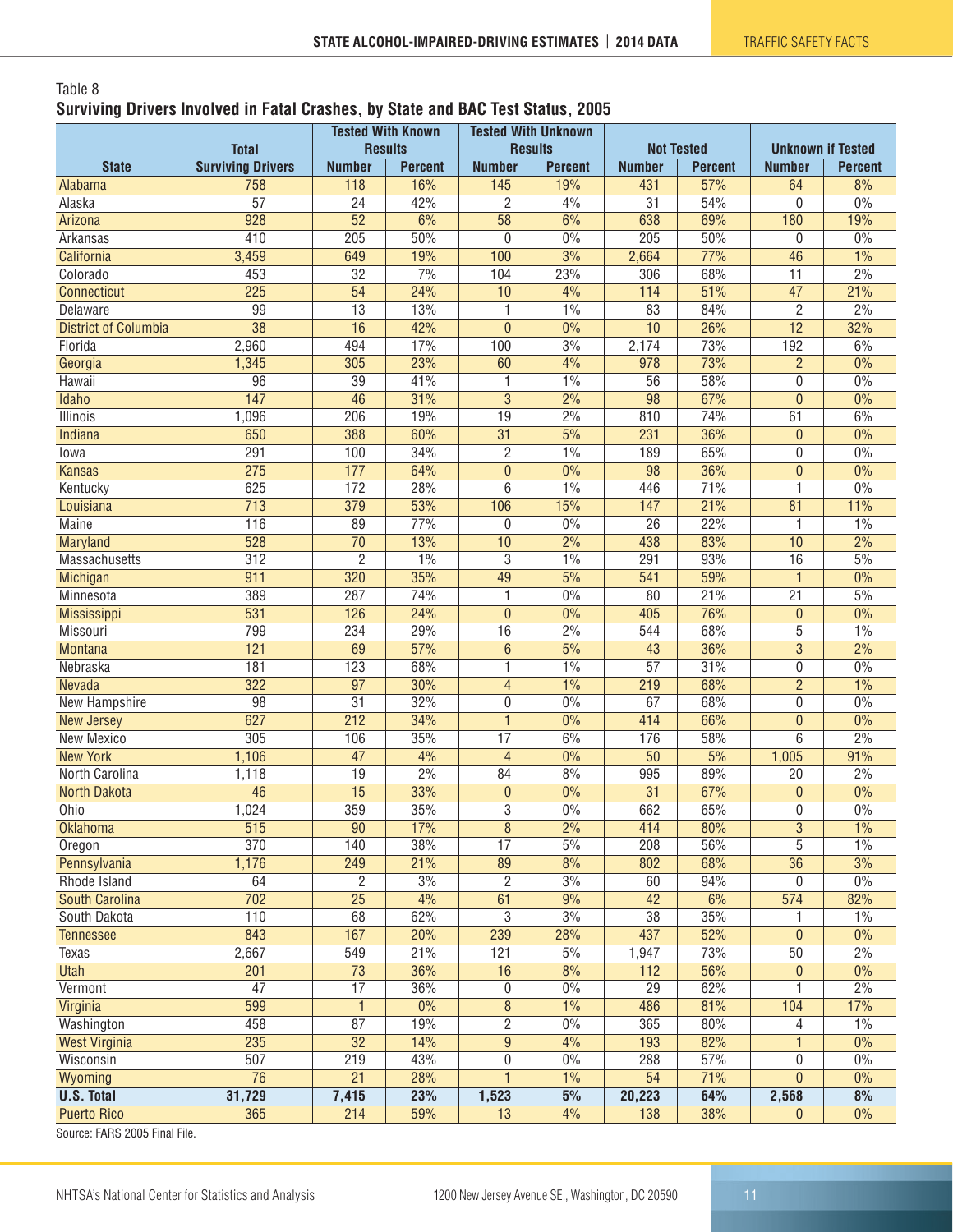#### <span id="page-11-0"></span>Table 9 **Surviving Drivers Involved in Fatal Crashes, by State and BAC Test Status, 2014**

| <b>Known Results</b><br><b>Unknown Results</b><br><b>Total</b><br><b>Not Tested</b><br><b>Unknown if Tested</b><br><b>State</b><br><b>Surviving Drivers</b><br><b>Number</b><br><b>Percent</b><br><b>Number</b><br><b>Percent</b><br><b>Number</b><br><b>Number</b><br><b>Percent</b><br>498<br>189<br>38%<br>$\overline{28}$<br>6%<br>56%<br>281<br>$\overline{0}$<br>Alabama<br>$\overline{55}$<br>73%<br>2%<br>25%<br>0<br>Alaska<br>40<br>1<br>14<br>604<br>$\overline{175}$<br>29%<br>0%<br>65%<br>$\overline{37}$<br>391<br>$\mathbf{1}$<br>Arizona<br>336<br>239<br>71%<br>0%<br>$\overline{92}$<br>27%<br>Arkansas<br>0<br>5<br>26%<br>1%<br>72%<br>2,573<br>16<br>40<br>California<br>666<br>1,851<br>363<br>0%<br>69<br>19%<br>293<br>81%<br>$\mathbf 0$<br>Colorado<br>1<br>174<br>42<br>24%<br>$\overline{2}$<br>1%<br>37%<br>65<br>65<br><b>Connecticut</b> | <b>Percent</b><br>0%<br>0%<br>6%<br>1%<br>2%<br>0%<br>37%<br>7%<br>0%<br>32%<br>0% |
|--------------------------------------------------------------------------------------------------------------------------------------------------------------------------------------------------------------------------------------------------------------------------------------------------------------------------------------------------------------------------------------------------------------------------------------------------------------------------------------------------------------------------------------------------------------------------------------------------------------------------------------------------------------------------------------------------------------------------------------------------------------------------------------------------------------------------------------------------------------------------|------------------------------------------------------------------------------------|
|                                                                                                                                                                                                                                                                                                                                                                                                                                                                                                                                                                                                                                                                                                                                                                                                                                                                          |                                                                                    |
|                                                                                                                                                                                                                                                                                                                                                                                                                                                                                                                                                                                                                                                                                                                                                                                                                                                                          |                                                                                    |
|                                                                                                                                                                                                                                                                                                                                                                                                                                                                                                                                                                                                                                                                                                                                                                                                                                                                          |                                                                                    |
|                                                                                                                                                                                                                                                                                                                                                                                                                                                                                                                                                                                                                                                                                                                                                                                                                                                                          |                                                                                    |
|                                                                                                                                                                                                                                                                                                                                                                                                                                                                                                                                                                                                                                                                                                                                                                                                                                                                          |                                                                                    |
|                                                                                                                                                                                                                                                                                                                                                                                                                                                                                                                                                                                                                                                                                                                                                                                                                                                                          |                                                                                    |
|                                                                                                                                                                                                                                                                                                                                                                                                                                                                                                                                                                                                                                                                                                                                                                                                                                                                          |                                                                                    |
|                                                                                                                                                                                                                                                                                                                                                                                                                                                                                                                                                                                                                                                                                                                                                                                                                                                                          |                                                                                    |
| 0%<br>67%<br>7<br>$\overline{94}$<br>$\overline{24}$<br>26%<br>0<br>63<br>Delaware                                                                                                                                                                                                                                                                                                                                                                                                                                                                                                                                                                                                                                                                                                                                                                                       |                                                                                    |
| $\overline{5}$<br>$\overline{7}$<br>36%<br>$\overline{2}$<br>50%<br>$\overline{14}$<br>14%<br>$\mathbf{0}$<br><b>District of Columbia</b>                                                                                                                                                                                                                                                                                                                                                                                                                                                                                                                                                                                                                                                                                                                                |                                                                                    |
| 2,107<br>15%<br>0%<br>52%<br>677<br>Florida<br>318<br>9<br>1,103                                                                                                                                                                                                                                                                                                                                                                                                                                                                                                                                                                                                                                                                                                                                                                                                         |                                                                                    |
| $\frac{2\%}{\ }$<br>835<br>22%<br>76%<br>187<br>$\overline{14}$<br>634<br>0<br>Georgia                                                                                                                                                                                                                                                                                                                                                                                                                                                                                                                                                                                                                                                                                                                                                                                   |                                                                                    |
| $\overline{78}$<br>29%<br>0%<br>54%<br>$\overline{23}$<br>$\overline{42}$<br>$\overline{13}$<br>Hawaii<br>0                                                                                                                                                                                                                                                                                                                                                                                                                                                                                                                                                                                                                                                                                                                                                              | 17%                                                                                |
| $\overline{27}$<br>$\overline{3}$<br>3%<br>$\overline{71}$<br>Idaho<br>101<br>27%<br>70%<br>$\mathbf{0}$                                                                                                                                                                                                                                                                                                                                                                                                                                                                                                                                                                                                                                                                                                                                                                 | 0%                                                                                 |
| 692<br>153<br>22%<br>179<br>26%<br>336<br>49%<br>$\overline{24}$<br>Illinois                                                                                                                                                                                                                                                                                                                                                                                                                                                                                                                                                                                                                                                                                                                                                                                             | 3%                                                                                 |
| 604<br>393<br>65%<br>0%<br>25%<br>62<br><b>Indiana</b><br>$\mathbf{0}$<br>149                                                                                                                                                                                                                                                                                                                                                                                                                                                                                                                                                                                                                                                                                                                                                                                            | 10%                                                                                |
| 199<br>$\overline{73}$<br>37%<br>0%<br>123<br>62%<br>3<br>0<br>lowa                                                                                                                                                                                                                                                                                                                                                                                                                                                                                                                                                                                                                                                                                                                                                                                                      | 2%                                                                                 |
| $\overline{23}$<br>231<br>122<br>53%<br>0%<br>86<br>37%<br><b>Kansas</b><br>$\overline{0}$                                                                                                                                                                                                                                                                                                                                                                                                                                                                                                                                                                                                                                                                                                                                                                               | 10%                                                                                |
| 410<br>170<br>41%<br>50%<br>$\overline{33}$<br>0%<br>206<br>Kentucky<br>1                                                                                                                                                                                                                                                                                                                                                                                                                                                                                                                                                                                                                                                                                                                                                                                                | 8%                                                                                 |
| $\overline{3}$<br>$\overline{56}$<br>465<br>$1\%$<br>23%<br>299<br>64%<br>107<br>Louisiana                                                                                                                                                                                                                                                                                                                                                                                                                                                                                                                                                                                                                                                                                                                                                                               | 12%                                                                                |
| $\overline{38}$<br>$\overline{77}$<br>$\overline{33}$<br>43%<br>49%<br>6%<br><b>Maine</b><br>5<br>$\mathbf{1}$                                                                                                                                                                                                                                                                                                                                                                                                                                                                                                                                                                                                                                                                                                                                                           | 1%                                                                                 |
| $\overline{32}$<br>381<br>8%<br>0%<br>$\overline{318}$<br>83%<br>$\overline{30}$<br>Maryland<br>$\overline{1}$                                                                                                                                                                                                                                                                                                                                                                                                                                                                                                                                                                                                                                                                                                                                                           | 8%                                                                                 |
| 227<br>2%<br>0%<br>$\overline{23}$<br>4<br>0<br>200<br>88%<br>Massachusetts                                                                                                                                                                                                                                                                                                                                                                                                                                                                                                                                                                                                                                                                                                                                                                                              | 10%                                                                                |
| 2%<br>716<br>44%<br>54%<br>313<br>16<br>387<br>0<br>Michigan                                                                                                                                                                                                                                                                                                                                                                                                                                                                                                                                                                                                                                                                                                                                                                                                             | 0%                                                                                 |
| 277<br>0%<br>$\overline{11}$<br>61<br>22%<br>205<br>74%<br>Minnesota<br>0                                                                                                                                                                                                                                                                                                                                                                                                                                                                                                                                                                                                                                                                                                                                                                                                | 4%                                                                                 |
| 357<br>$\overline{3}$<br>1%<br>59<br>17%<br>262<br>73%<br>33<br><b>Mississippi</b>                                                                                                                                                                                                                                                                                                                                                                                                                                                                                                                                                                                                                                                                                                                                                                                       | 9%                                                                                 |
| 509<br>299<br>59%<br>5<br>1%<br>202<br>40%<br>3<br>Missouri                                                                                                                                                                                                                                                                                                                                                                                                                                                                                                                                                                                                                                                                                                                                                                                                              | 1%                                                                                 |
| $\frac{2\%}{2\%}$<br>$\overline{2}$<br>$\overline{2}$<br>32%<br><b>Montana</b><br>84<br>$\overline{53}$<br>63%<br>$\overline{27}$                                                                                                                                                                                                                                                                                                                                                                                                                                                                                                                                                                                                                                                                                                                                        | 2%                                                                                 |
| 140<br>109<br>78%<br>0<br>0%<br>$\overline{31}$<br>22%<br>$\overline{0}$<br>Nebraska                                                                                                                                                                                                                                                                                                                                                                                                                                                                                                                                                                                                                                                                                                                                                                                     | 0%                                                                                 |
| $\overline{246}$<br>$\overline{78}$<br>32%<br>0%<br>167<br>68%<br>$\pmb{0}$<br>Nevada<br>$\mathbf{1}$                                                                                                                                                                                                                                                                                                                                                                                                                                                                                                                                                                                                                                                                                                                                                                    | 0%                                                                                 |
| $\overline{59}$<br>40<br>68%<br>0<br>0%<br>19<br>32%<br>New Hampshire<br>0                                                                                                                                                                                                                                                                                                                                                                                                                                                                                                                                                                                                                                                                                                                                                                                               | 0%                                                                                 |
| $\overline{3}$<br>1%<br>73%<br>$\overline{0}$<br>490<br>130<br>27%<br>357<br><b>New Jersey</b>                                                                                                                                                                                                                                                                                                                                                                                                                                                                                                                                                                                                                                                                                                                                                                           | 0%                                                                                 |
| $\frac{70}{6}$<br>257<br>6%<br>$\overline{17}$<br>16<br>190<br>74%<br>$\overline{34}$<br>New Mexico                                                                                                                                                                                                                                                                                                                                                                                                                                                                                                                                                                                                                                                                                                                                                                      | 13%                                                                                |
| 821<br>$\overline{56}$<br>7%<br>$\overline{0\%}$<br>$\frac{2\%}{\ }$<br>747<br><b>New York</b><br>$\mathbf{1}$<br>$\overline{17}$                                                                                                                                                                                                                                                                                                                                                                                                                                                                                                                                                                                                                                                                                                                                        | 91%                                                                                |
| 902<br>5%<br>1%<br>46<br>$\overline{11}$<br>780<br>86%<br>65<br>North Carolina                                                                                                                                                                                                                                                                                                                                                                                                                                                                                                                                                                                                                                                                                                                                                                                           | 7%                                                                                 |
| 85<br>28%<br>0%<br>72%<br>$\overline{24}$<br>$\mathbf{0}$<br>61<br><b>North Dakota</b><br>$\overline{0}$                                                                                                                                                                                                                                                                                                                                                                                                                                                                                                                                                                                                                                                                                                                                                                 | 0%                                                                                 |
| 713<br>$\overline{93}$<br>69<br>10%<br>540<br>76%<br>$\overline{11}$<br>Ohio<br>13%                                                                                                                                                                                                                                                                                                                                                                                                                                                                                                                                                                                                                                                                                                                                                                                      | 2%                                                                                 |
| 436<br>203<br>47%<br>$\pmb{0}$<br>$0\%$<br>233<br>53%<br>$\pmb{0}$<br><b>Oklahoma</b>                                                                                                                                                                                                                                                                                                                                                                                                                                                                                                                                                                                                                                                                                                                                                                                    | $0\%$                                                                              |
| $\overline{3}$<br>90<br>37%<br>0<br>0%<br>62%<br>245<br>152<br>Oregon                                                                                                                                                                                                                                                                                                                                                                                                                                                                                                                                                                                                                                                                                                                                                                                                    | 1%                                                                                 |
| 150<br>849<br>12%<br>556<br>65%<br>43<br>18%<br>100<br>Pennsylvania                                                                                                                                                                                                                                                                                                                                                                                                                                                                                                                                                                                                                                                                                                                                                                                                      | 5%                                                                                 |
| 3<br>Rhode Island<br>31<br>4<br>13%<br>$0\%$<br>24<br>77%<br>0                                                                                                                                                                                                                                                                                                                                                                                                                                                                                                                                                                                                                                                                                                                                                                                                           | 10%                                                                                |
| $\overline{54}$<br>10%<br>474<br>85%<br>$\overline{31}$<br>560<br>$0\%$<br><b>South Carolina</b><br>1                                                                                                                                                                                                                                                                                                                                                                                                                                                                                                                                                                                                                                                                                                                                                                    | 6%                                                                                 |
| $\overline{3}$<br>$\overline{82}$<br>64<br>78%<br>4%<br>17%<br>South Dakota<br>14<br>1                                                                                                                                                                                                                                                                                                                                                                                                                                                                                                                                                                                                                                                                                                                                                                                   | 1%                                                                                 |
| 648<br>294<br>45%<br>$\pmb{0}$<br>$0\%$<br>344<br>53%<br>10<br><b>Tennessee</b>                                                                                                                                                                                                                                                                                                                                                                                                                                                                                                                                                                                                                                                                                                                                                                                          | 2%                                                                                 |
| 2,582<br>385<br>15%<br>10<br>0%<br>2,076<br>80%<br>111<br>Texas                                                                                                                                                                                                                                                                                                                                                                                                                                                                                                                                                                                                                                                                                                                                                                                                          | 4%                                                                                 |
| $\overline{2}$<br>1%<br><b>Utah</b><br>199<br>86<br>43%<br>56%<br>111<br>$\overline{0}$                                                                                                                                                                                                                                                                                                                                                                                                                                                                                                                                                                                                                                                                                                                                                                                  | 0%                                                                                 |
| 0%<br>$\overline{28}$<br>$\overline{10}$<br>36%<br>0<br>$\overline{18}$<br>64%<br>$\overline{0}$<br>Vermont                                                                                                                                                                                                                                                                                                                                                                                                                                                                                                                                                                                                                                                                                                                                                              | $0\%$                                                                              |
| 470<br>$\overline{34}$<br>7%<br>$\overline{22}$<br>Virginia<br>$\mathbf{1}$<br>$0\%$<br>413<br>88%                                                                                                                                                                                                                                                                                                                                                                                                                                                                                                                                                                                                                                                                                                                                                                       | 5%                                                                                 |
| 330<br>108<br>33%<br>$0\%$<br>67%<br>Washington<br>220<br>1<br>1                                                                                                                                                                                                                                                                                                                                                                                                                                                                                                                                                                                                                                                                                                                                                                                                         | $0\%$                                                                              |
| $\overline{8}$<br>5%<br><b>West Virginia</b><br>158<br>15<br>9%<br>135<br>85%<br>$\pmb{0}$                                                                                                                                                                                                                                                                                                                                                                                                                                                                                                                                                                                                                                                                                                                                                                               | $0\%$                                                                              |
| 340<br>63%<br>3<br>1%<br>Wisconsin<br>214<br>120<br>35%<br>3                                                                                                                                                                                                                                                                                                                                                                                                                                                                                                                                                                                                                                                                                                                                                                                                             | $1\%$                                                                              |
| $\overline{30}$<br>1%<br>$\overline{55}$<br>Wyoming<br>86<br>35%<br>64%<br>$\overline{0}$                                                                                                                                                                                                                                                                                                                                                                                                                                                                                                                                                                                                                                                                                                                                                                                | $0\%$                                                                              |
| 6,368<br>27%<br>590<br>2%<br>61%<br>23,818<br>14,627<br>2,233<br><b>U.S. Total</b>                                                                                                                                                                                                                                                                                                                                                                                                                                                                                                                                                                                                                                                                                                                                                                                       | 9%                                                                                 |
| $\overline{5}$<br>2%<br><b>Puerto Rico</b><br>233<br>166<br>71%<br>62<br>27%<br>$\mathbf{0}$<br>COUTON: EADS 2014 ADE                                                                                                                                                                                                                                                                                                                                                                                                                                                                                                                                                                                                                                                                                                                                                    | $0\%$                                                                              |

Source: FARS 2014 ARF.